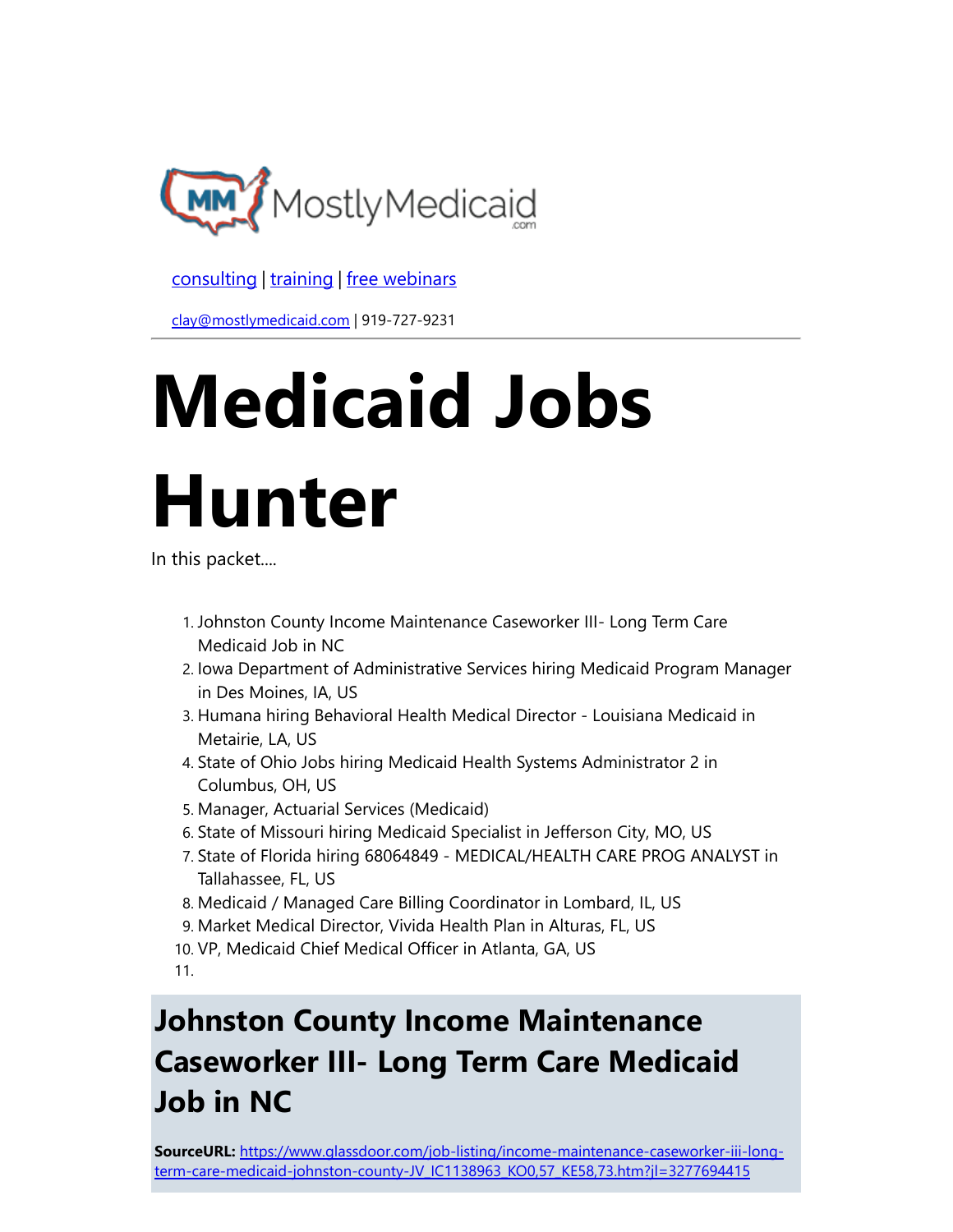### Income Maintenance Caseworker III- Long Term Care Medicaid

The Johnston County Department of Social Services has an immediate opening for Income Maintenance Caseworker III Long Term Care worker in the Adult Medicaid Unit.

Preference will be given to individuals who have experience in determining eligibility for Long Term Care Medicaid.

Johnston County DSS in-house applicants must apply online to be considered.

Duties and Responsibilities

The primary purpose of this Income Maintenance Caseworker's position is to interview and determine, re-determine applicant's and recipient's eligibility for Medicaid in Long Term Care (LTC). This position takes and processes applications for LTC and SA and backup PLA Medicaid. This position also completes re-certifications for LTC and SA ongoing recipients and completes program changes as they are received all while utilizing the NC FAST system to manage the applications and caseload. This position is in the Adult Medicaid Unit which is one of seven units in the Income Maintenance Section. Filing and mail preparation for the caseload assigned is part of the responsibility for this position.

#### Knowledge, Skills and Abilities

Must have general knowledge of all Income Maintenance programs. Considerable knowledge of all agency and community programs and services which could affect the client/applicant. Good mathematical reasoning and computational skills. Ability to read, analyze, and interpret a variety of regulations, policies and procedures of varying complexity. Ability to work independently and prioritize work. Ability to instruct and evaluate the work of lower level employees. Ability to train employees in new and existing rules, regulations, policies and procedures. Ability to perform caseworker functions under and within structured time frames. Willingness to attend meetings as necessary. Some meetings will require overnight travel.

Desired Education and Experience

Two years of experience as an Income Maintenance Caseworker; or an equivalent combination of training and experience.

Preference will be given to individuals who have experience in determining eligibility for Long Term Care Medicaid.

#### Group Health Insurance

Johnston County provides full time and part time permanent employees working 20 plus hours per week with Health Insurance coverage with Aetna. Premiums will be pro-rated based on the number of hours worked. Aetna offers a Core Plan and Plus Plan with in-network and out-ofnetwork benefits. The monthly premiums are as follows:

#### Core Plan

- Full time employee coverage for the Core Plan is paid at 100% by the County.
- Employee plus 1 child, \$215
- Employee plus 2+ children, \$425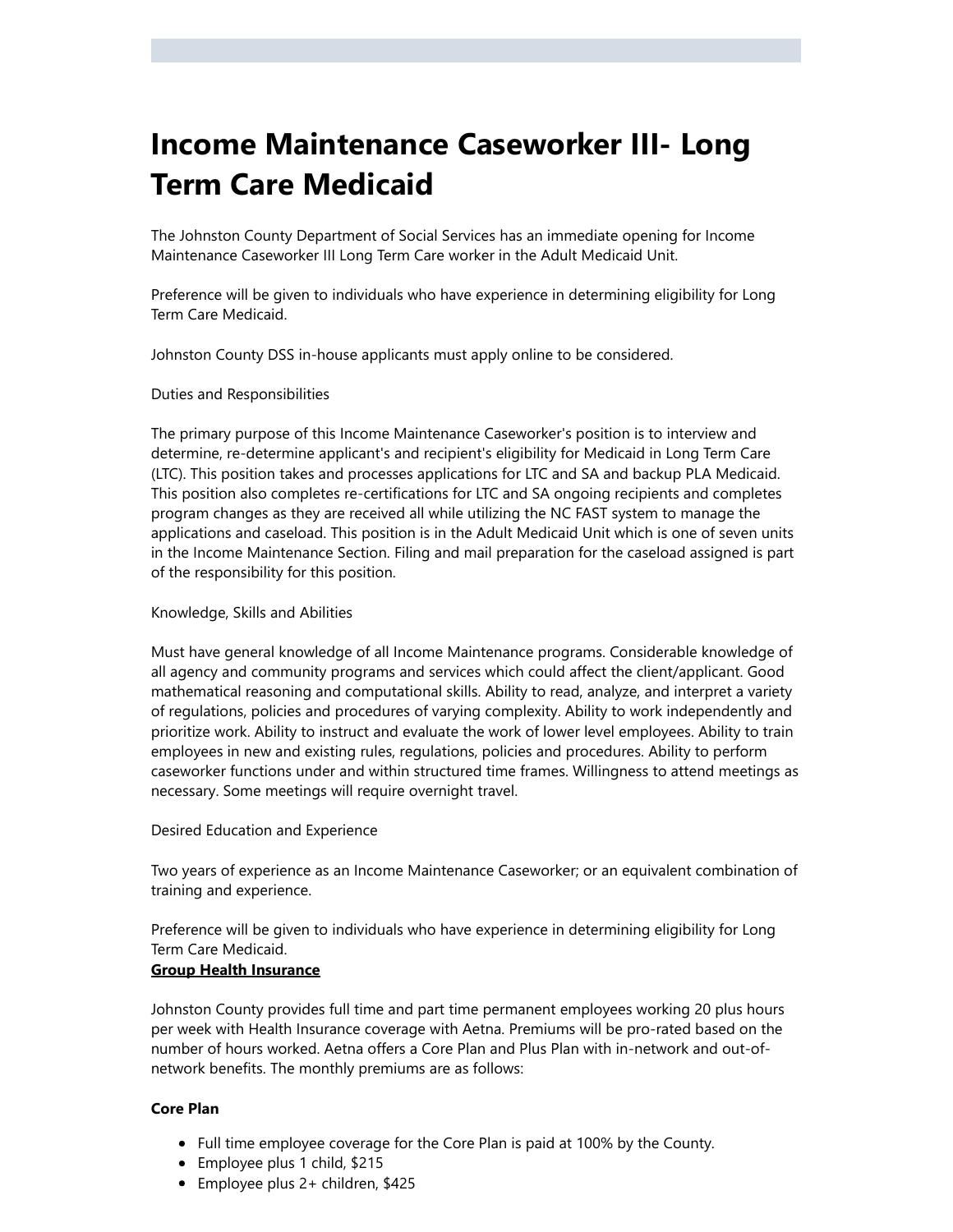- Employee plus spouse, \$510
- Employee plus family coverage, \$570

#### Plus Plan

Employees can elect to upgrade to the Plus Plan which also offers in-network and out-ofnetwork benefits with lower deductibles and co-payments than the Core Plan.

- Employee coverage for the Plus Plan is \$70 per month.
- Employee plus one child, \$305
- Employee plus 2+ children, \$540
- Employee plus spouse, \$640
- Employee plus family coverage, \$740

Health insurance becomes effective for employees the first day of the month following the 30th day of employment.

#### Group Dental Insurance

Johnston County provides full time and part time permanent employees working 20 plus hours per week the option to purchase Dental Insurance from MetLife. Two options are available to employees.

The first option, called the Low Plan, allows you to have dental services performed by a dentist of your choosing. Services performed under this plan are paid in accordance with usual, customary and reasonable rates at lower percentages than on the High Plan. The monthly premiums for this plan are as follows:

- Employee only \$31.25
- Employee plus spouse \$55.85
- Employee plus 1 child \$55.85
- Employee plus 2+ children \$75.01
- Family \$87.12

The second option, or High Plan, also allows that your dental services be performed by a dentist of your choosing. Services performed under this plan are paid in accordance with usual, customary and reasonable rates at higher percentages than on the Low Plan. The monthly premiums are as follows:

- Employee only \$45.53
- Employee plus 1 child \$88.53
- Employee plus spouse \$88.53
- Employee plus 2+ children \$126.41
- Family \$155.95

Dental Insurance becomes effective for employees the first day of the month following the 30th day of employment.

#### Group Life Insurance

Johnston County provides term Life Insurance through Reliance Standard Life for full time and part time permanent employees working 20 or more hours per week. Life insurance is paid for you by Johnston County and pays your beneficiary one time your annual salary not to exceed \$200,000 in the event of your death. Accidental death and dismemberment coverage is also provided. You can purchase optional dependent coverage at a rate of \$0.70 cents per month for coverage on an unlimited eligible number of dependents. Optional dependent coverage provides \$2,500 to you in the event of the death of a spouse or child 6 months to age 19 or age 25 if a full time student. Life Insurance becomes effective the first day of the month following 30 days of employment. Voluntary supplemental term life insurance coverage for you, your spouse or your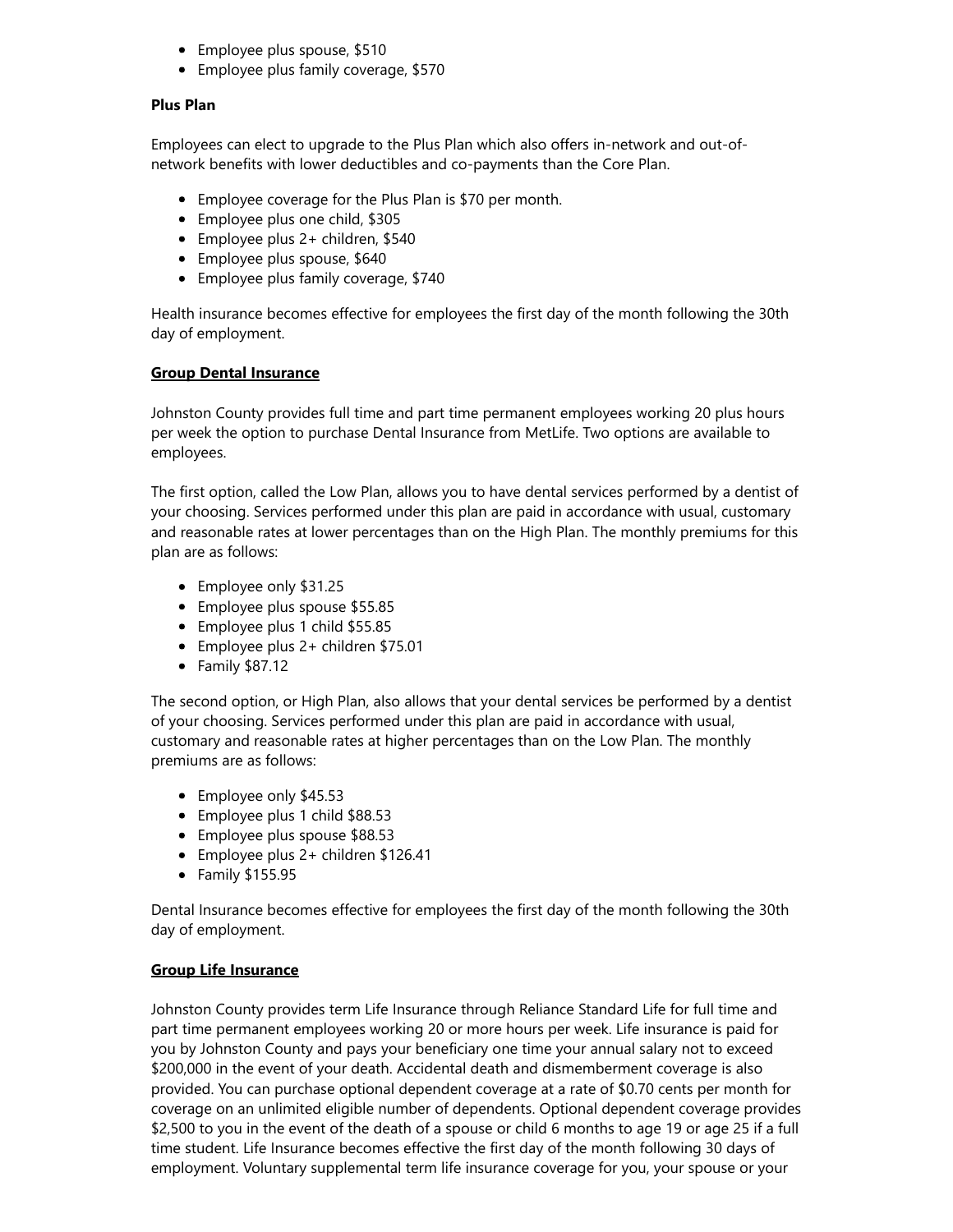dependent children is also available through Reliance Standard Life - please see the Human Resources Department for more details.

#### **Short Term Disability Insurance**

Johnston County provides active full time permanent employees working 30 plus hours per week the option to purchase Short Term Disability Insurance through UNUM. Short Term Disability Insurance covers 60% of employee's weekly salary with a maximum of \$600 per week in the event of a non-work related injury or illness for up to 52 weeks. Benefit begins after 30 days. If elected during initial enrollment, pre-existing conditions are waived. If you choose to enroll at a time other than initial enrollment, then you must complete an Evidence of Insurability in which pre-existing conditions are no longer excluded. Short Term Disability is available at a monthly cost of \$0.79 per \$10.00 of weekly benefit.

#### 125 Flexible Benefit Plan

Pre-tax deductions for Medical, Dental and Dependent Care costs. Employees are eligible to participate in Dependent Day Care and Health/Dental Reimbursement accounts effective the first day of the month following the 30th day of employment.

#### 401(k) and 457(b)

Johnston County provides full time and part time permanent employees working 20 plus hours per week with a 401(k) Supplemental Retirement Income Plan through Prudential Retirement Services. The county will match up to 5% of the employee's annual salary to the 401(k), following a one-year waiting period for non-sworn employees hired on July 1, 2007 or later. Vesting is immediate. Employees can make monthly voluntary pre-tax and/or after-tax contributions to the 401(k) immediately upon hire with no waiting period.

In addition, Johnston County provides full time and part time permanent employees working 20 plus hours per week with a voluntary 457(b) Deferred Compensation Plan through Prudential Retirement Services. With this plan, you can defer part of your income for retirement by contributing pre-tax and/or after-tax dollars.

The maximum annual contribution for both plans is \$18,500 (\$24,500 with age 50 or older) for calendar year 2017. Both plans offer a choice of investment options ranging from conservative to aggressive, loan provisions and unmatched personal service.

#### NC Local Governmental Employee's Retirement System

As a local government employee, you are required to participate in the North Carolina State Government Retirement System which acts much like a 401(k). You will be automatically enrolled at date of hire and will contribute a mandatory pre-tax 6% of your monthly income into the plan. The employer shares in the cost of retirement benefits. The benefits received at retirement are based on your salary, age and years of service. You are vested after 5 years of creditable service.

The Retirement System also includes a Life Insurance Plan or Death Benefit which is paid by the county. Your named beneficiary receives a single lump sum payment equal to highest 12 months salary in a row during 24 months prior to death and can be no less than \$25,000 but no more than \$50,000. Your named beneficiary is only eligible for the Death Benefit if you completed one year of employment and were a contributing member to the system for one year.

#### Holidays

The policy of the county is to follow the holiday schedule as published by the State of North Carolina each year. The following holidays are observed: New Year's Day, Martin Luther King, Jr. Day, Good Friday, Memorial Day, Independence Day, Labor Day, Veteran's Day, Thanksgiving Day and the day after and three (3) days at Christmas.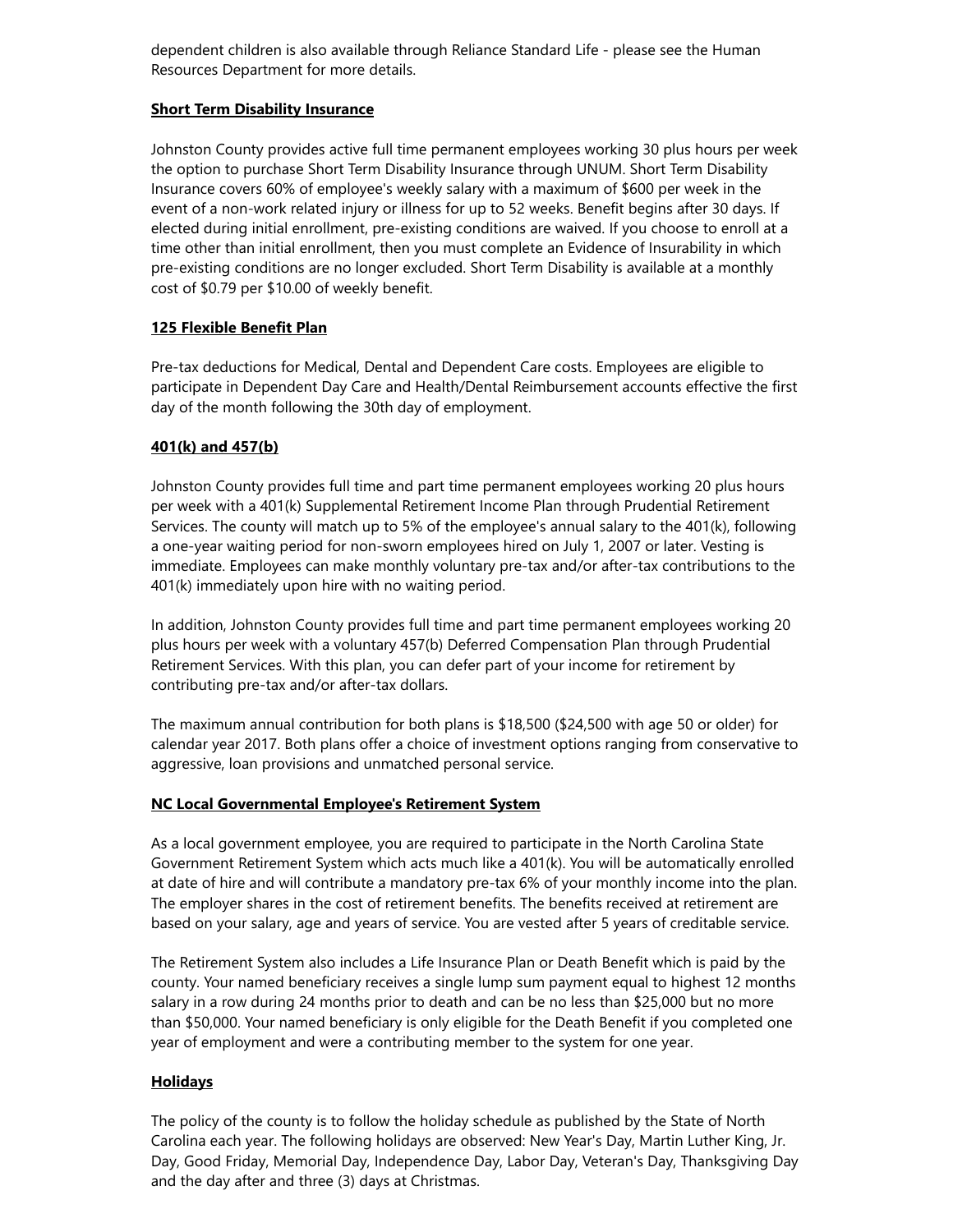#### **Vacation**

Each full and part-time permanent employee of the County shall earn vacation at the following schedule, prorated by the regular number of hours in the workweek: Year of Service:

Days Accrued Per Year:

#### 20

Service with other governmental units under the NC Retirement Systems may be applied only if the service is continuous from the immediately preceding unit of government. Employees shall be allowed to take accumulated vacation leave after six (6) months of service. Vacation leave may be accumulated without any applicable maximum until December 31 of each year. Effective the last payroll in the calendar year, any employee with more than 30 days of accumulated leave shall have the excess accumulation transferred to sick leave so that only 30 days are carried forward to January 1 of the next calendar year.

#### **Sick Leave**

Sick leave shall accrue at a rate of one day per month of service or twelve days per year. Sick leave for full and part-time permanent employees working other than the basic work schedule shall be prorated by the regular number of hours in the workweek. Sick leave will be cumulative for an indefinite period of time and may be converted upon retirement for service credit. New employees with continuous employment from another unit of government under the NC Retirement System may transfer sick leave after successfully completing their probationary period.

#### Tuition Assistance Program

Full-time permanent employees who have completed initial probation may apply for tuition reimbursement for courses taken on their own time, which will improve their skills for their current job or prepare them for promotional opportunities within the County service. Tuition, registration, and fees are eligible expenses. Employees may be reimbursed up to \$500 per fiscal year upon satisfactory course completion. Requests must be approved and are subject to availability of funds.

#### **Miscellaneous**

Mileage reimbursement, membership in the State Employee's Credit Union, and various sick & accident insurance policies through Colonial and American Family Life are also available. 01

Do you have experience working in NC FAST?

- Yes
- No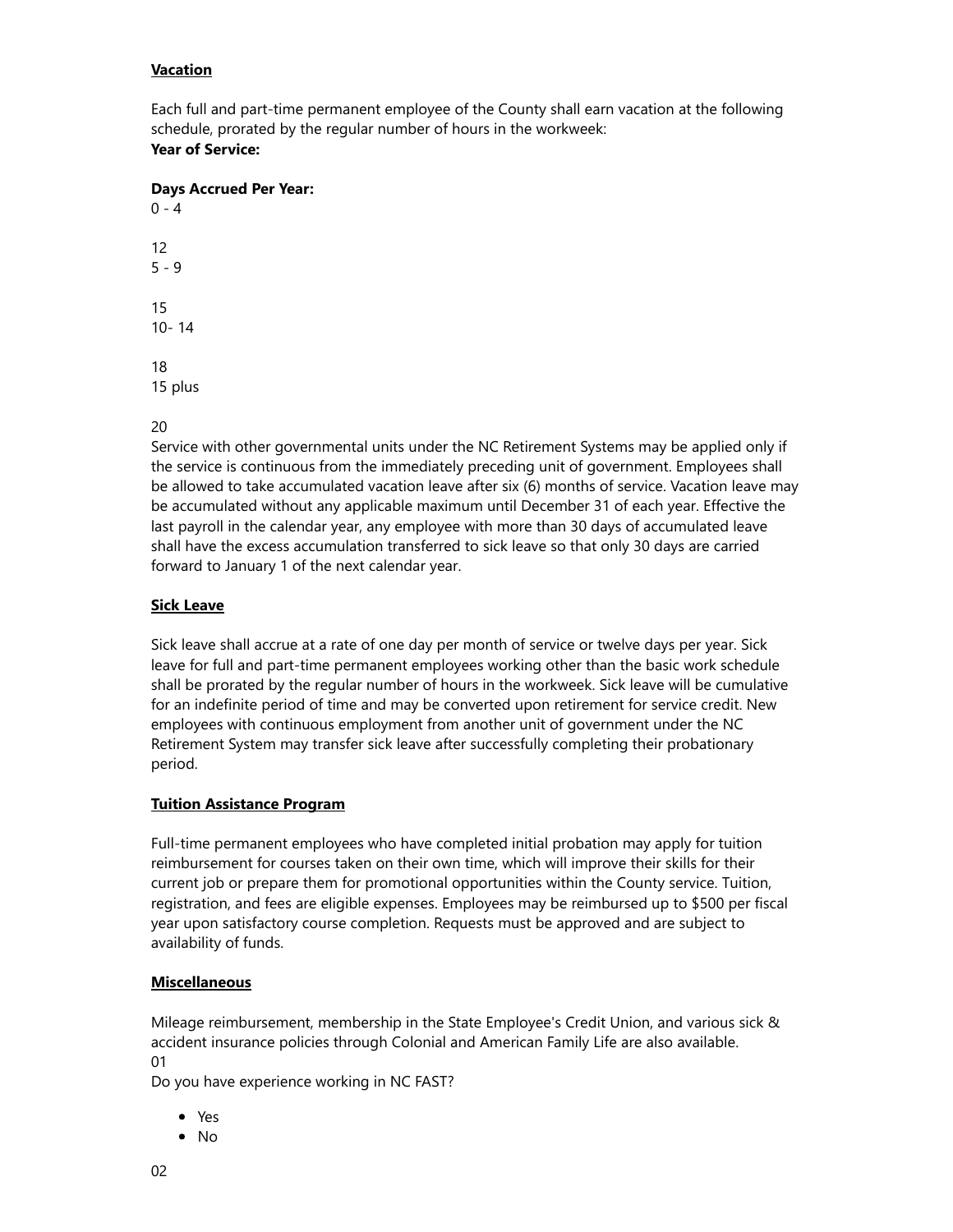Do you have experience as a Long Term Care caseworker in a DSS?

- Yes
- $\bullet$  No

03

Do you have experience as an Adult Medicaid caseworker in a DSS?

- Yes
- $\bullet$  No
- \* Required Question

# Iowa Department of Administrative Services hiring Medicaid Program Manager in Des Moines, IA, US

SourceURL: [https://www.linkedin.com/jobs/view/medicaid-program-manager-at-iowa](https://www.linkedin.com/jobs/view/medicaid-program-manager-at-iowa-department-of-administrative-services-1351246448)department-of-administrative-services-1351246448

### Medicaid Program Manager

Salary \$55,182.40 - \$85,633.59 Annually Location Des Moines - 50309 - Polk County, IA Job Type Full-time Agency 401 Dept of Human Services - Central Office Job Number 19-02870 Closing 7/4/2019 11:59 PM Central LinkedIn Tag Point of Contact Alisa Horn - ahorn@dhs.state.ia.us

- Description
- Benefits
- Questions

#### **Job Description**

Only applicants who meet the Minimum Qualification Requirements and meet all selective requirements (listed below) will be placed on the eligible list.

The Department of Human Services - Central Office is looking to fill a Management Analyst 3 position to assist the state as a Medicaid Program Manager.

The Iowa Medicaid Enterprise (IME) establishes the state Medical and Long Term Care Services and Supports programs and policies defining covered services, qualifications for eligible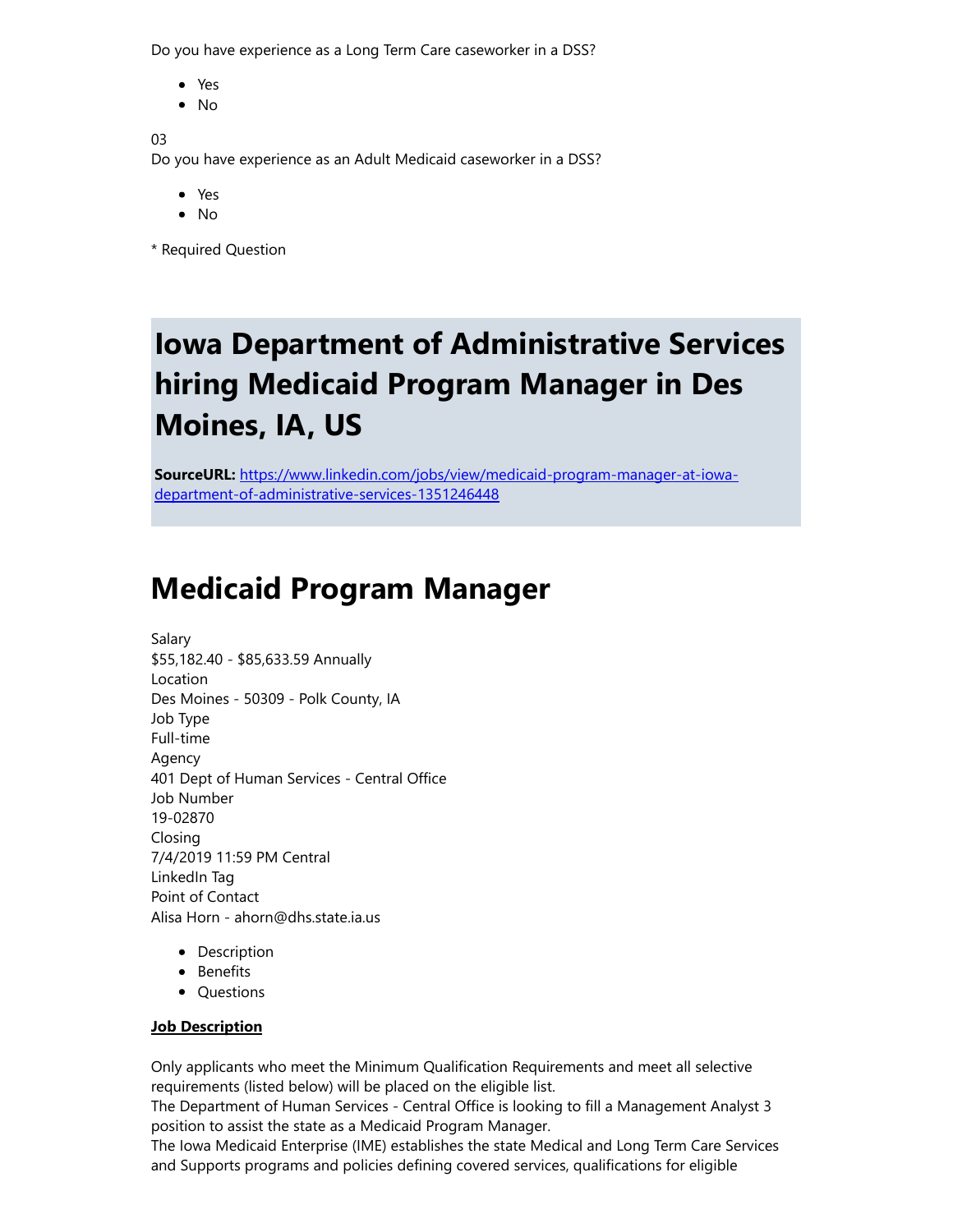providers and establishing reimbursement standards. The IME Policy Analyst (MA3) positions continuously conduct analysis of complex managed care and fee for service plans to ensure adherence to contractual provisions and to evaluate performance outcomes. These positions analyze, develop and update IME policies and procedures based on contractual changes based driven by state or federal requirements. These positions monitor the implementation of policy to ensure providers meet established contractual scope of services such as payment processing, satisfaction of delineated deliverables for Managed Care and Fee for Service (FFS). Data Analysts exercise considerable independent judgement to adapt and manage payment reimbursement guidelines for general and specific situations. The role requires continual analysis of data to assess contractual compliance for MCO, and to formulate solutions for DHS leadership to discern, discuss and approve. This role would effectively communicate procedural or contractual changes to both internal and external parties, and establish the tools to monitor and evaluate compliance. An important aspect of the role is to actively engage the IME Medicaid Management Information Systems (MMIS) group to design, test, and implement systems to obtain requisite data or for the design of systematic changes to meet programmatic needs. These positions collaborate with the Centers for Medicare and Medicaid Services (CMS), Legislators, constituency groups, health care providers, Medicaid members and the Attorney General's office in order to prepare and present programmatic policy to internal and external audiences inclusive of the Council on Human Services, providers, consumer advocates, legislative committees, and state and national work groups. The Analysts draft language for changes to the Code of Iowa, promulgate changes to the Iowa Administrative Code, participate in the preparation and submission of state plan amendments (SPA) for CMS, authoring provider manuals and informational communications.

Successful candidates will have critical thinking/analysis skills and the ability to strategically apply quality improvement techniques within policy development inclusive of IT system structure supports. Preference will be given to those candidates with experience in the application of medical coding procedures and reimbursement.

Applicants may attach a resume/cover letter to the online application. **Selectives** 

292 Hospital/Health Care Statistics and Reimbursement

6 months' experience, 12 semester hours, or a combination of both in health care industry technology and standards with emphasis on health care insurance, payment systems, and health care data processing requirements.

#### Minimum Qualification Requirements

Applicants must meet at least one of the following minimum requirements to qualify for positions in this job classification:

- Graduation from an accredited four-year college or university with a degree in business or public administration, management information systems, industrial management, or statistics, and experience equal to three years of full-time work in management analysis or project management.
- Seven years of full-time work experience in management analysis or project management.
- A combination of a total of seven years of education and full-time experience (as described in number one), where thirty semester hours of accredited college or university course work equals one year of full-time experience.
- Current, continuous experience in the state executive branch that includes two years of full-time work as a Management Analyst 2 or two and a half years as a Management Analyst 1.

For additional information, please click on thislink to view the job description. Join Us!

Whether it's caring for those in need, making highways safer, or improving agriculture production, the work that we do matters to the people of Iowa.

We take our responsibilities and the public trust very seriously. We are committed to delivering the services that matter most to the people of Iowa. If you have the skills, the commitment and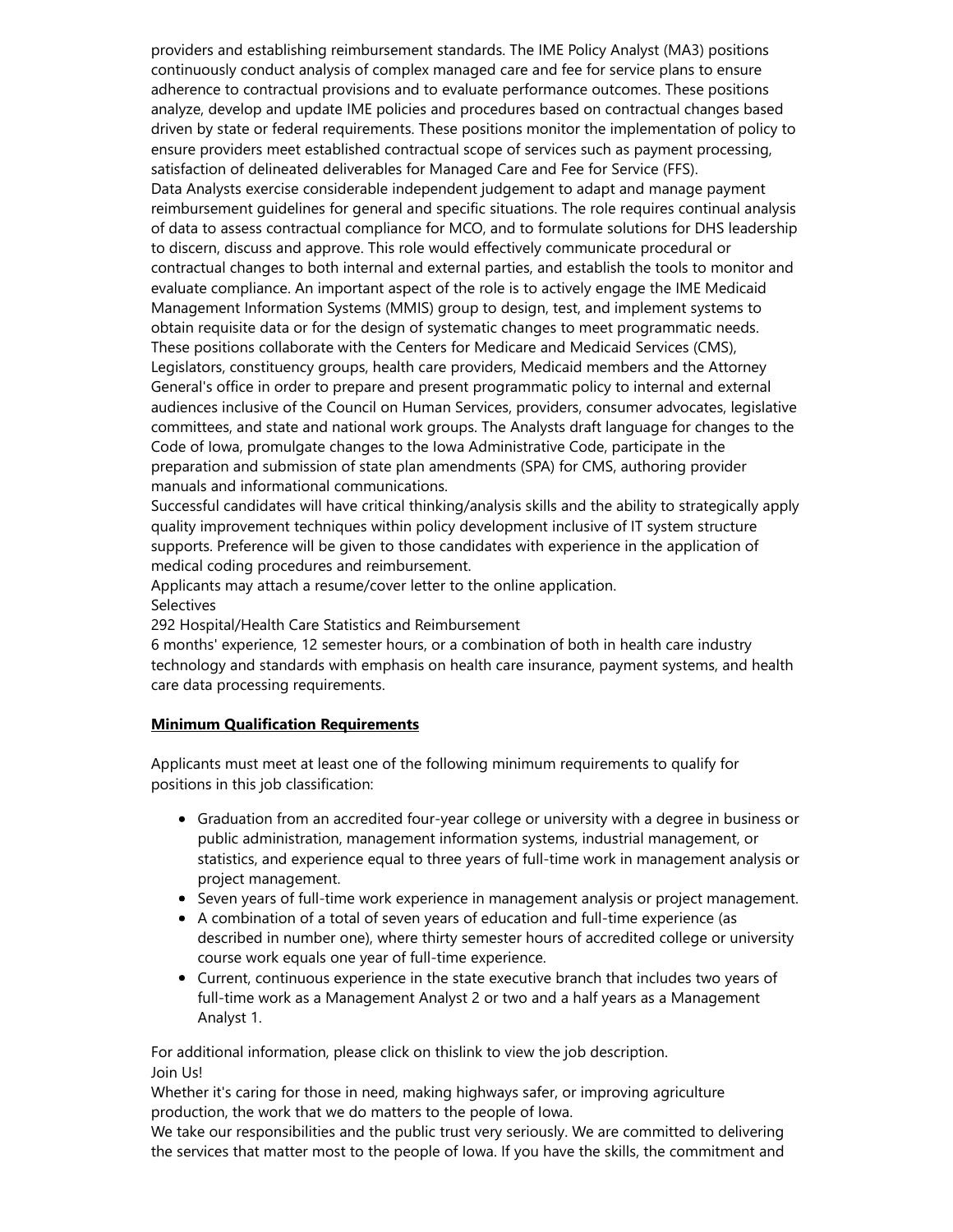the desire to make a difference, then we invite you to explore the career opportunities available with the State of Iowa.

CareerChoices

State government is one of the largest employers in Iowa, and also one of the most diverse. From state trooper to nurse to engineer, the state offers a wide variety of career opportunities.

#### **Benefits**

The state offers paid vacation, sick time and holidays, a defined benefit retirement plan, health, dental, vision, and long-term disability insurance along with flexible spending accounts. For more information, please visit the executive branch employee benefits website.

The State of Iowa is committed to providing an outstanding employment experience. Check out thisBenefits Beyond the Paycheck brochure.

01

Do you understand that the answers to all of the following questions must be truthful, honest, and accurate to the best of your ability?

Please read all questions and answers thoroughly and make sure you understand them completely. Ensure the answers to your questions match the information filled out on your application and the attachments you have uploaded. If the answers to your questions are inconsistent with your application information or uploaded attachments, you will be given zero points for the question.

Knowingly misrepresenting the facts when submitting any information related to an application, examination, certification, appeal, or any other facet of the selection process will result in your disqualification from this application and future employment with the state of Iowa.

- Yes I understand and agree.
- No

02

Have you graduated from an accredited college or university with a Bachelor's degree in business or public administration, management information systems, industrial management, or statistics? IF YES - How many years do you have of full-time work in management analysis or project management?

- No experience in the identified areas
- Less than one year of experience in the identified areas
- One year to less than two years of experience in the identified areas
- Two years to less than three years of experience in the identified areas
- Three or more years of experience in the identified areas
- Not applicable

#### 03

How many years of full-time work experience do you have in management analysis or project management?

- No experience in the identified areas
- Less than two year of experience in the identified areas
- Two years to less than three years of experience in the identified areas
- Three years to less than four years of experience in the identified areas
- Four years to less than five years of experience in the identified areas
- Five years to less than six years of experience in the identified areas
- Six years to less than seven years of experience in the identified areas
- Seven or more years of experience in the identified areas
- Not applicable

04

How many years do you have of COMBINED post high school education in business or public administration, management information systems, industrial management, or statistics AND full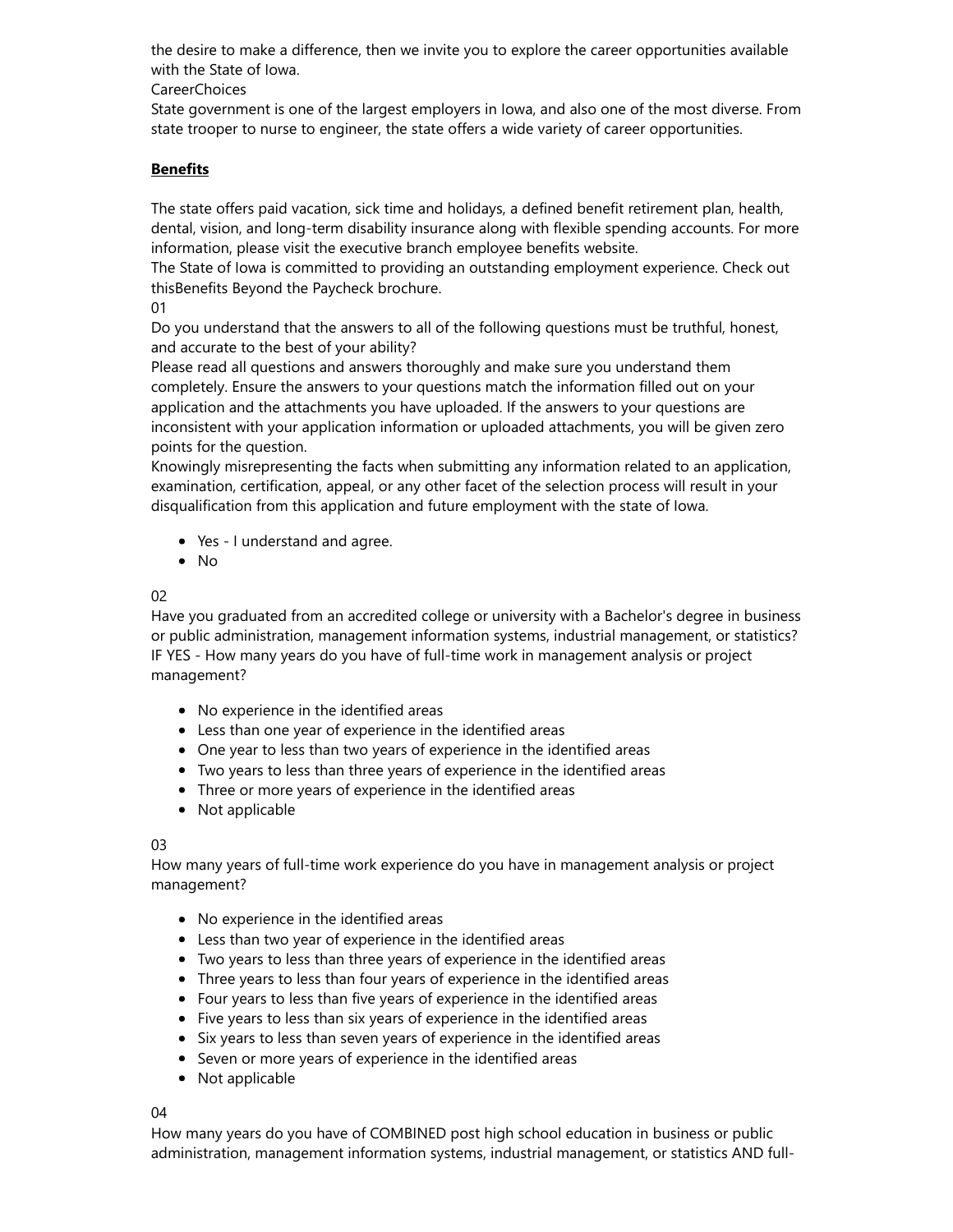time work in management analysis or project management. 30 semester hours of the specified education may be substituted for each year of the required experience.

- Less than two years of the combined specified education and experience
- Two years to less than three years of the combined specified education and experience
- Three years to less than four years of the combined specified education and experience
- Four years to less than five years of the combined specified education and experience
- Five years to less than six years of the combined specified education and experience
- Six years to less than seven years of the combined specified education and experience
- Seven or more years of the combined specified education and experience
- Not applicable

#### 05

If you are a CURRENT employee for the State of Iowa (executive branch) how many years of fulltime experience as a Management Analyst 2 do you have?

- No Experience as a Management Analyst 2
- Less than one year of experience as a Management Analyst 2
- One year to less than two years of work experience as a Management Analyst 2
- Two or more years of work experience as a Management Analyst 2
- Not applicable I am not a State Employee

#### 06

If you are a CURRENT employee for the State of Iowa (executive branch) how many years of fulltime experience as a Management Analyst 1 do you have?

- No Experience as a Management Analyst 1
- Less than 12 months of experience as a Management Analyst 1
- 12 months to less than 18 months of work experience as a Management Analyst 1
- 18 months to less than 24months of work experience as a Management Analyst 1
- 24 months to less than 30 months of work experience as a Management Analyst 1
- 30 months or more of work experience as a Management Analyst 1
- Not applicable I am not a State Employee

#### 07

Does your application demonstrate that you have 6 months' experience, 12 semester hours, or a combination of both in health care industry technology and standards with emphasis on health care insurance, payment systems, and health care data processing requirements?

- Yes My current application and/or attached documentation clearly addresses this requirement
- No I do not currently meet this requirement

Required Question Agency State of Iowa Website owa.gov/ Apply

# Humana hiring Behavioral Health Medical Director - Louisiana Medicaid in Metairie, LA, US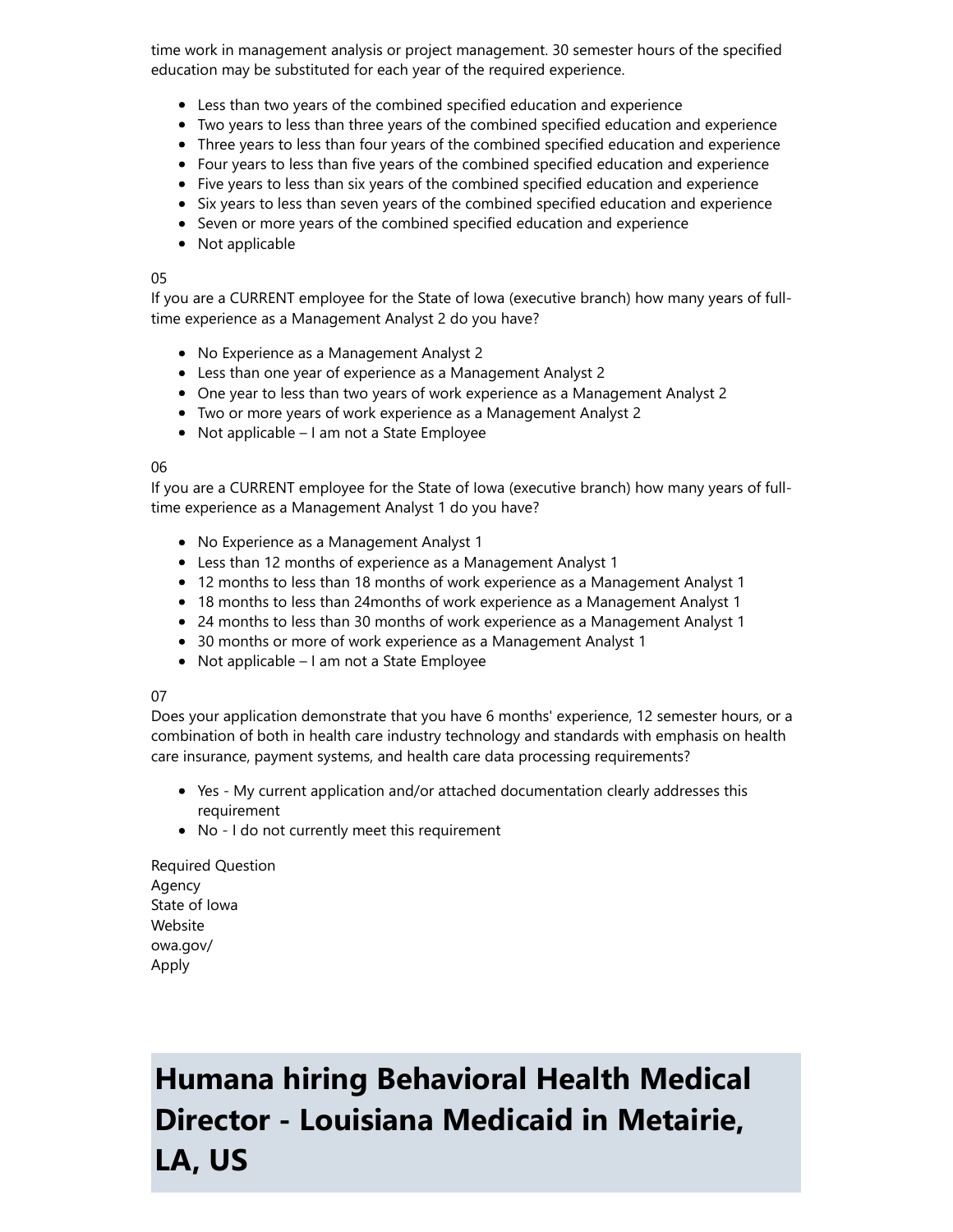#### **Description**

The Medical Director relies on medical background and reviews health claims. The Medical Director work assignments involve moderately complex to complex issues where the analysis of situations or data requires an in-depth evaluation of variable factors.

#### **Responsibilities**

Humana's Louisiana Medicaid BH Medical Director will oversee our behavioral health (BH) clinical program for Louisiana Medicaid plan members. They will collaborate closely with the Chief Medical Officer (CMO) to integrate the day-to-day administration and strategic management of behavioral and physical health services, including utilization management (UM), quality improvement, and value-based payment programs. The BH Medical Director will be based in Louisiana and will also lead the development of new products and services in Humana's Medicaid BH delivery model.

#### Essential Functions And Responsibilities

- Lead major clinical and quality management components of Humana's BH services
- Provide clinical case management consultations and clinical guidance for contracted primary care physicians (PCPs) treating BH-related concerns not requiring referral to BH specialists
- Develop comprehensive care programs for the management of youth and adult BH concerns typically treated by PCPs (such as ADHD and depression)
- Oversee, monitor and assist with effective implementation of the Quality Management (QM) program; accountable for overall continuous improvement of BH services and programs
- Oversee, monitor, and assist with the management of psychopharmacology pharmacy benefits manager (PBM) activities, including the establishment of prior authorization, clinical appropriateness of use, and step therapy requirements for the use of stimulants and antipsychotics for all enrollees under age 18
- Work closely with the UM of services and associated appeals related to children and youth and adults with mental illness and/or substance use disorders (SUD)
- Develop targeted education and training for Humana PCPs to screen for mental health and SUD using evidence-based tools (e.g. AUDIT-C, PHQ-9, and GAD-7), perform diagnostic assessments, provide counseling and prescribe pharmacotherapy when indicated, and build collaborative care models in their practices
- Lead BH policy development in Louisiana, driving implementation, oversight, and accountability for both Humana internal and external stakeholders
- Adhere to and comply with federal and state laws and programmatic requirements
- Collaborate with provider relations personnel to ensure high-quality and appropriate care delivered through the BH provider network
- Establish and maintain relationships with providers, advocates, and other key Louisiana stakeholders by maintaining open and ongoing communications; represent Humana at public forums and engagement opportunities
- Maintain compliance with BH-related contract requirements and attend oversight committee meetings to ensure appropriate procedures are adhered to within Humana and within care delivery
- Collaborate closely with corporate and local population health teams in developing programs and strategies to address BH needs at a population health level
- Share responsibility for the management of the BH services delivery system with the BH Coordinator and Addictionologist/Addiction Services Manager
- Serve as co-chairperson of Humana's Louisiana Quality Improvement Committee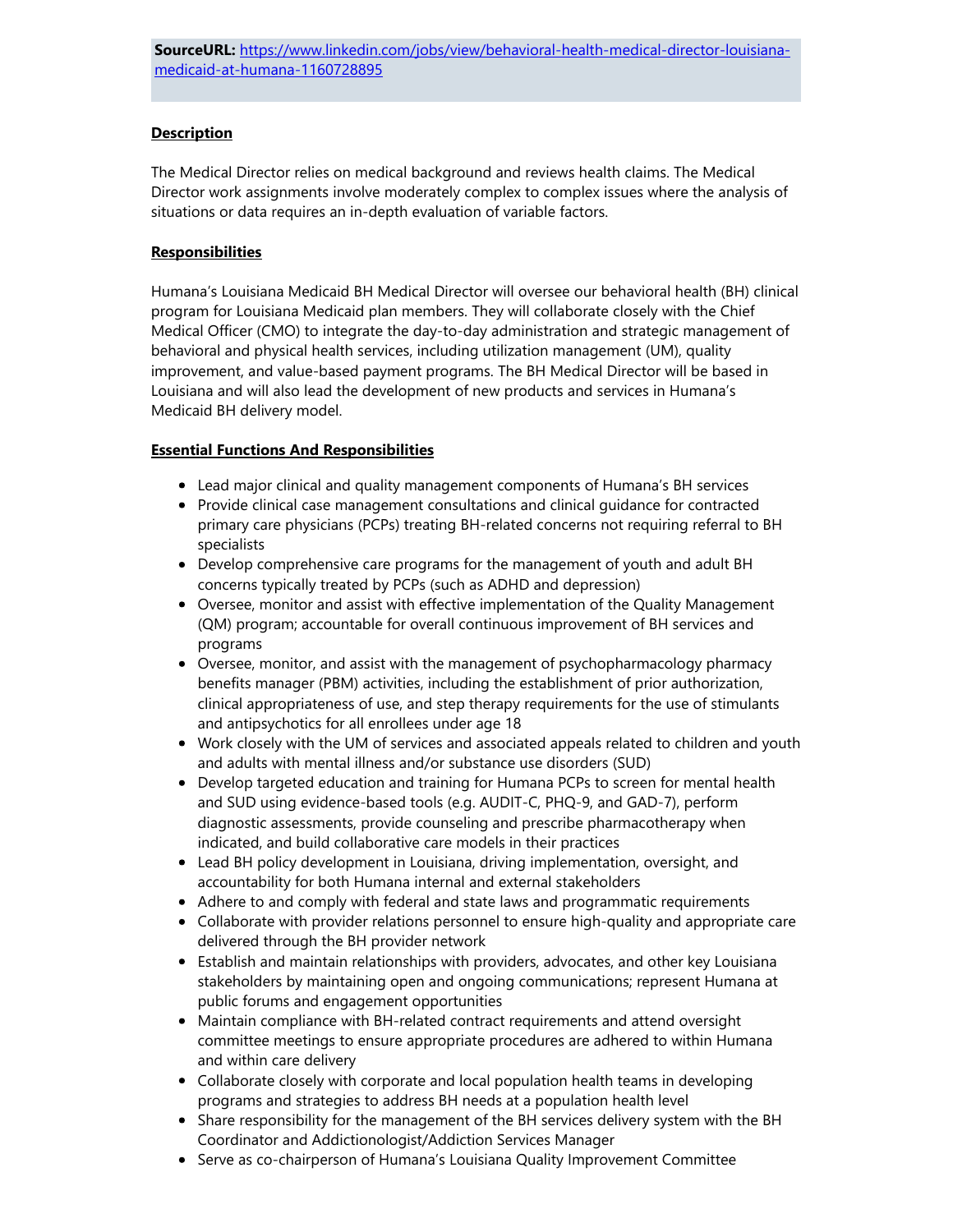#### Required Education, Certification, & Experience Qualifications

- Physician with a current, unencumbered Louisiana-license as a physician
- Board-certified in psychiatry
- At least three (3) years of training in a medical specialty
- Knowledge of the managed care industry
- Possess analysis and interpretation skills with prior experience leading teams focusing on quality management, UM, discharge planning and/or home health or rehab

#### Preferred Experience Qualifications

- Five (5) years or more clinical experience working in BH
- Familiarity with Louisiana-based BH organizations
- Medicaid Managed Care clinical or behavioral health leadership experience

#### Scheduled Weekly Hours

40

### State of Ohio Jobs hiring Medicaid Health Systems Administrator 2 in Columbus, OH, US

SourceURL: [https://www.linkedin.com/jobs/view/medicaid-health-systems-administrator-2-at](https://www.linkedin.com/jobs/view/medicaid-health-systems-administrator-2-at-state-of-ohio-jobs-1349368736)state-of-ohio-jobs-1349368736

- Primary Location\*\*: United States of America-OHIO-Franklin County
- Work Locations\*\*: Lazarus 4 50 West Town Street Columbus 43215
- Organization\*\*: Ohio Department of Medicaid
- Classified Indicator\*\*: Classified
- Bargaining Unit / Exempt\*\*: Exempt
- Schedule\*\*: Full-time
- Work Hours\*\*: 8am -5pm
- Compensation\*\*: \$34.89/hour
- Unposting Date\*\*: Jul 8, 2019, 10:59:00 PM
- Job Function\*\*: Health Administration
- Agency Contact Name\*\*: ODM Human Resources
- Agency Contact Information\*\*: HumanResources@medicaid.ohio.gov \*\*Medicaid Health Systems Administrator 2\*\* (190003M2) \*\*Job Duties\*\*

 $\circ$   $\overline{\phantom{0}}$ 

Unless required by legislation or union contract, starting salary will be set at step 1 of the pay range.\_\*\*

Office: Operations Bureau: MITS & System Operations Working Title: UAT Test Manager (PN 20097618)

#### Job Preview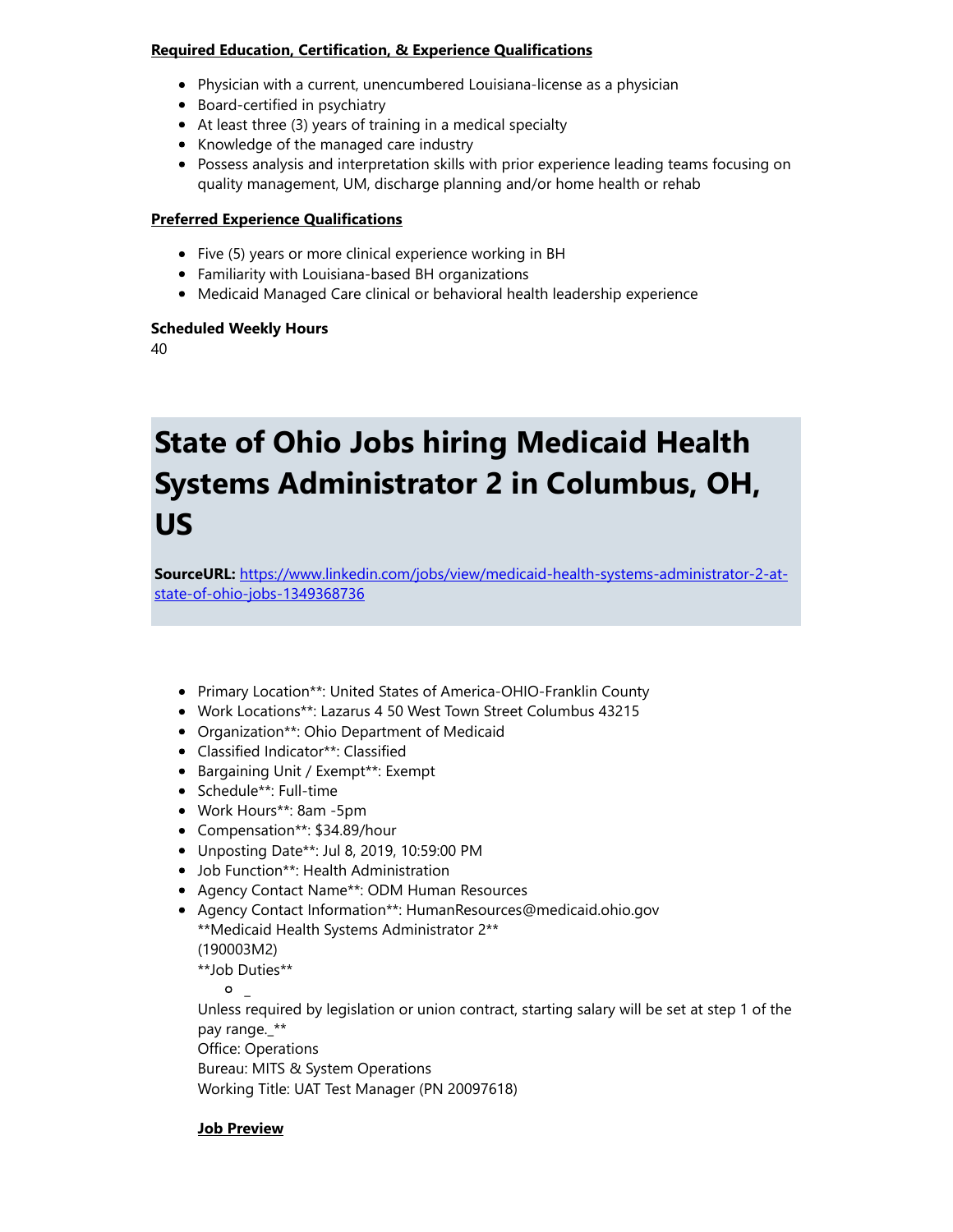The Ohio Department of Medicaid (ODM) delivers health care coverage to more than 3 million residents of Ohio on a daily basis. The User Acceptance Testing (UAT) unit is a high performing, fast-paced unit where multi-tasking, critical thinking, and problem solving skills are critical to success.

The User Acceptance Testing (UAT) Test Manager will manage the daily testing efforts for releases and will include capacity and staffing planning for all Releases for Ohio Benefits (OB), Medicaid Information Technology System (MITS) and other Ohio Medicaid Enterprise System (OMES) modules.

Job Description\*\*:

Under general direction, plans, evaluates and directs activities of one unit or multiple teams related to multiple statewide components of Medicaid health care delivery systems (e.g., health systems data collection systems and Medicaid information and data support): plans, manages and evaluates the development and implementation of strategic goals and objectives for Medicaid health systems data collection and delivery systems functions/changes in Medicaid Information Technology System (MITS) including [e.g., Business intelligence AnalyticReporting (BIAR), Management Account Reporting (MAR), Surveillance and Utilization Review (SUR), Buy-In Data Maintenance, Claims, Drug Rebate, Electronic Data Interchange (EDI), Electronic Document Management System (EDMS), Early and Periodic Screening Diagnosis and Treatment Program (EPSDT), Financial, Provider, Managed Care, Pharmacy, Prior Authorization, Recipient, Reference, RetroDUR, Security, Web Portal and other system changes]; Ohio Benefits including [e.g., Interactive Voice Recording (IVR), Electronic Document Management Systems (EDMS), Accenture Benefit Management System (ABMS), Presumptive Eligibility (PE) Portal, Self Service Portal (SSP), Business Intelligence (BI) Portal, Interfaces, Master Client Index (MCI), Audits (including Security), Notice of Adverse Actions (NOAs), Forms, Rules Engine]; and future Ohio Medicaid Enterprise Solution (OMES) Modules; directs and oversees analysis of health care delivery and practice patterns for quality assurance and proper system interfaces. Supervises assigned staff (e.g., establishes goals and monitors and evaluates performance; reviews works and provides feedback; encourages staff development; assigns work and provides direction; approves/disapproves leave requests; makes recommendations for hire; recommends disciplinary action).

Acts as liaison with agency staff (e.g., Offices of Policy, Fiscal, Long Term Care, Eligibility, Claims, Managed Care, Provider Network Services, Information Technology Services) and/or sister agencies (e.g., Departments of Health, Aging, Mental Health and Addiction Services, Developmental Disabilities and Job and Family Services) providers, advocates, beneficiaries and/or consumers to ensure health services delivery systems policies meet consumers' needs and are cost effective; assists ODM bureaus in developing reform initiatives; develops system interface recommendations based on quality assurance findings; assists in capacity planning for Medicaid Information Technology Systems (MITS) releases, Ohio Benefits Releases and OMES Releases; develops risk mitigation strategies; assists in implementation planning and deployment; assists high level management in developing new and/or revised Medicaid programs; prepares &/or directs preparation of correspondence, reports, records, analysis & quality assessments; responds to sensitive inquiries and contracts from consumers, providers and government officials; operates personal computer & applicable software applications to create, store, retrieve correspondence, reports & spreadsheets.

Advises deputy director/director regarding various issues and problems (e.g., timely and accurate delivery of health information); testifies at legislative or public hearings and /or administrative appeals; originates correspondence; prepares and delivers speeches and presentations; develops and/or assists in development and/or review of budget proposals or federal requests for enhanced federal financial participation.

• Seniority level

Entry level

• Employment type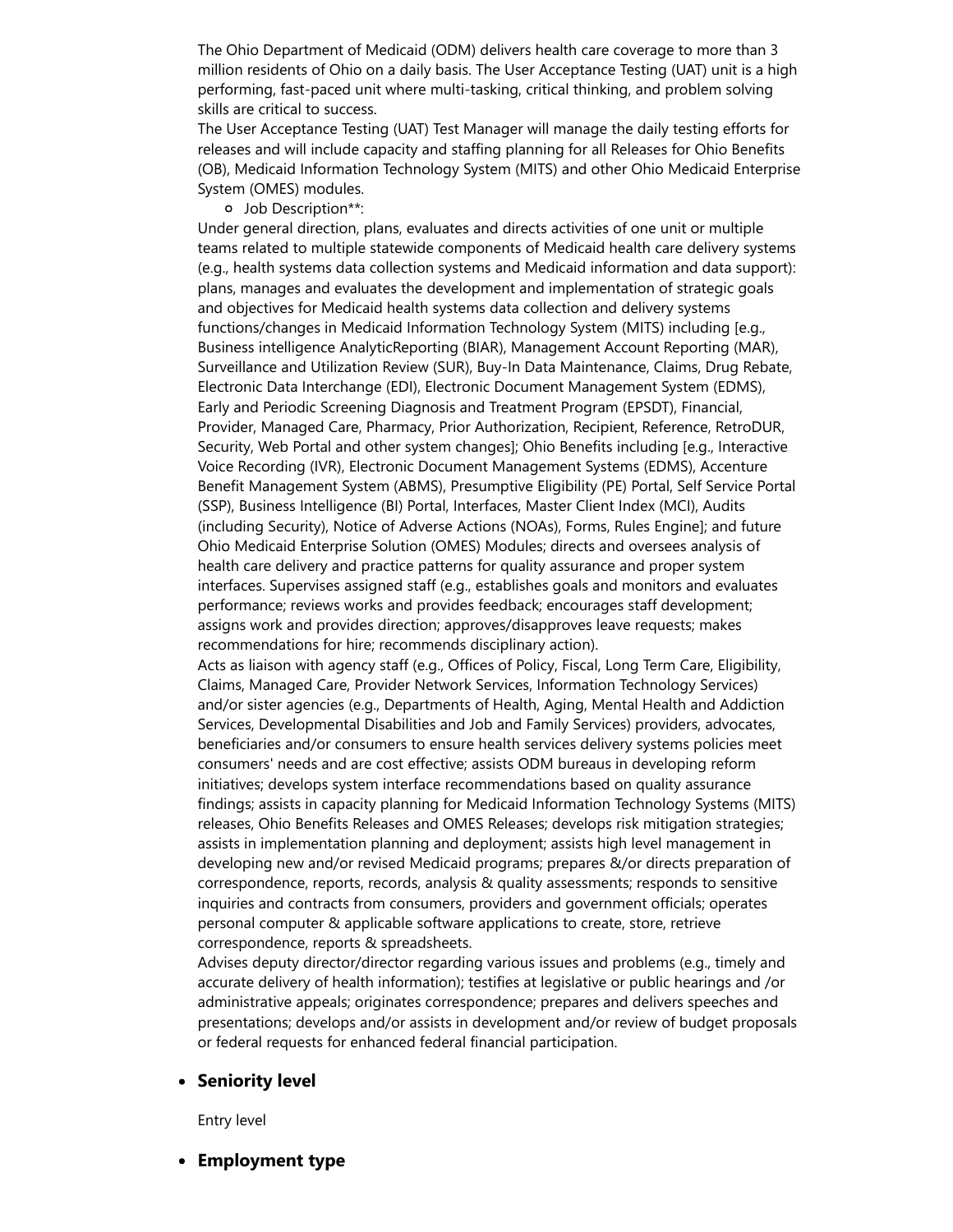Full-time

#### Job function

Information Technology

• Industries

Information Technology and Services

### Manager, Actuarial Services (Medicaid)

SourceURL: [https://www.resume-library.com/job/view/23060038/manager-actuarial-services](https://www.resume-library.com/job/view/23060038/manager-actuarial-services-medicaid)medicaid

Description:

Position Purpose: Conduct analysis, pricing and risk assessment to estimate financial outcomes. Provide expertise and technical support in matters related to the successful and financially sounds operations of the company's health plan businesses.

\* Apply knowledge of mathematics, probability, statistics, principles of finance and business to calculate financial outcomes.

\* Negotiate capitation rates with State agencies

- \* Oversee health plan experience, identify trends and recommend improvements
- \* Research and identify new business opportunities
- \* Work with Health Plans to ensure soundness of capitation rates

\* Work with State agencies to assess impact of program/policy changes

Job ref: 724d7734891dc11

Job type: Permanent

Job ID: 23060038

[Apply now](https://www.resume-library.com/job/apply/23060038)

### State of Missouri hiring Medicaid Specialist in Jefferson City, MO, US

SourceURL: [https://www.linkedin.com/jobs/view/medicaid-specialist-at-state-of-missouri-](https://www.linkedin.com/jobs/view/medicaid-specialist-at-state-of-missouri-1347910032)1347910032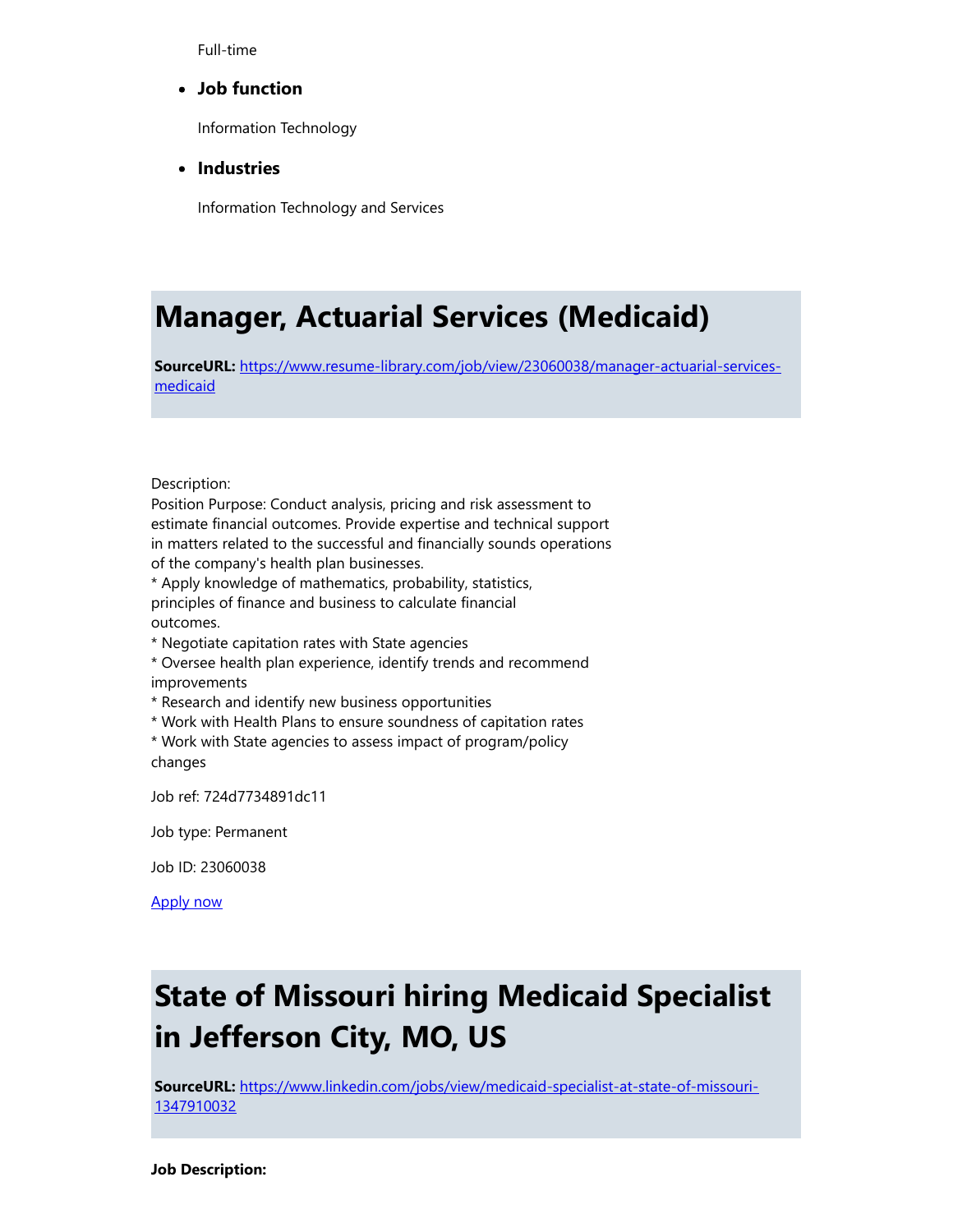This is advanced technical and specialized work in the evaluation and operation of the Medicaid program. This position is with Missouri Medicaid Audit and Compliance (MMAC). The Provider Review Section monitors MO HealthNet program compliance by MO HealthNet providers and participants. The Provider Review Section conducts post-payment reviews of MO HealthNet claims to assure that appro

priate payments were made and that providers are billing and providing services in accordance with federal and state regulations and MO HealthNet requirements.

Employees in this position are responsible for reviewing and understanding MO HealthNet policies and procedures in assigned programs which is currently the Behavioral Health Program; detecting program abuse and misutilization, including MO HealthNet eligibility issues; making determinations on what enforcement activities to pursue, such as, education, demand of repayment and/or prepayment review. Other duties include the selection of claim samples, review of medical record documentation, evaluation of findings, and preparation of written reports. Specialist must also be able to explain the review process and results, and testify to the Administrative Hearings Commission, as required. Other duties include monitoring corrective action plans, recovery of identified overpayments and providing assistance to Unit Supervisor or other designated management or executive staff. Duties may also require the coordination and review of special projects, the development and management of tracking files, and coordinating efforts between other MHD units or other agencies. You will also be required to present at the MO HealthNet workshops for your program(s) on behalf of MMAC.

Work is performed with independence and initiative. General supervision is received from unit supervisor, management, and executive staff.

#### Knowledge, Skills, And Abilities

ESSENTIAL SKILLS: Knowledge of MO HealthNet claims processing, MO HealthNet programs, state and federal regulations, on-line reference files and reporting systems. Knowledge of various computer software packages such as Word and Excel and the FADS system is preferred. CPT, HCPCS, and ICD-10 coding knowledge is helpful.

WORKING CONDITIONS: Work in this position will be primarily in an office setting, although there will be travel and provider visits required. Equipment used in the position may include the following: computer, scanner, and printer; telephone; copier; fax machine; calculator; and various reference books, manuals, and computer reports.

INTERPERSONAL SKILLS REQUIRED: Due to the nature of responsibilities associated with this position, good verbal and written communication skills are required. This position may be required to speak with providers and may also the need to confer with medical or professional consultants, representatives of federal and state agencies, the MO HealthNet fiscal agent, professional organizations and others to provide instruction, obtain advice, coordinate policies and procedures, and resolve problems.

HOURS, SHIFT and OTHER SCHEDULING DETAILS: The hours for this position will be from 8:00 am - 5:00 pm, Monday through Friday, with one hour for lunch. Travel will be required statewide. Provider visits may require days exceeding the normal 8 hours or overnight stays, the length and frequency may vary based on the geographical area, the size of the claim review and the current MMAC travel policies.

#### **Qualifications**

Two or more years of experience as a Medicaid Technician, Medicaid Pharmaceutical Technician, or Correspondence and Information Specialist I within a Medicaid Program with the Missouri Department of Social Services; and possession of a high school diploma or proof of high school equivalency. OR A Bachelor's degree from an accredited college or university with a minimum of 15 earned credit hours in one or a combination of the following: Public, Business, or Health Care Administration; Nursing; Health Sciences; Medical Technology; Social Work; Finance; Accounting; or a closely related field; and, Two or more years of professional or technical experience in one or more of the following fields: health care provider relations; medical insurance claims processing; Medicaid Program regulations, operations, or activities; health care regulations

development/enforcement; statistical or fiscal record keeping and/or analysis; or closely related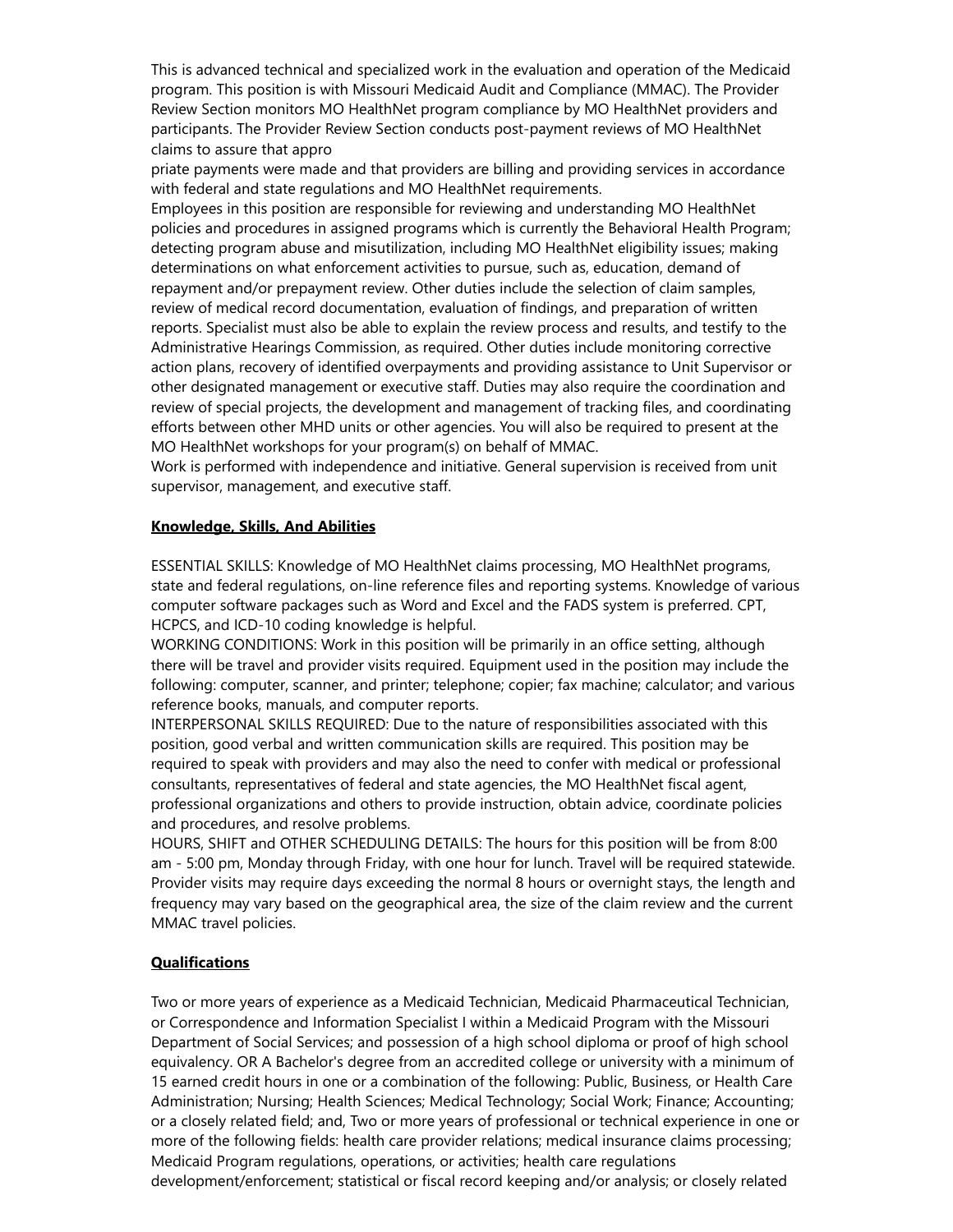work. (24 earned graduate credit hours from an accredited college or university in the specified areas may substitute for one year of the required experience.) (Additional qualifying experience may substitute on a year-for-year basis for deficiencies in the required education.) OR A Bachelor's degree from an accredited college or university with a minimum of 15 earned credit hours in one or a combination of the following: Public, Business, or Health Care Administration; Nursing; Health Sciences; Medical Technology; Social Work; Finance; Accounting; or a closely related field; and, Two or more years of professional supervisory or consultative experience in financial eligibility assessment. (24 earned graduate credit hours from an accredited college or university in the specified areas may substitute for one year of the required experience.) (Additional qualifying experience may substitute on a year-for-year basis for deficiencies in the required education.)

#### Job Posting Number

17596

#### Opening Date

6/18/2019

#### Closing Date

7/2/2019

#### Number Of Vacancies

1

#### **Agency**

Social Services

#### Location:

#### **County**

COLE

#### **City**

Jefferson City

#### **State**

MO

#### Zip Code

65109

#### Job Type

Full-Time

#### **Shift**

Day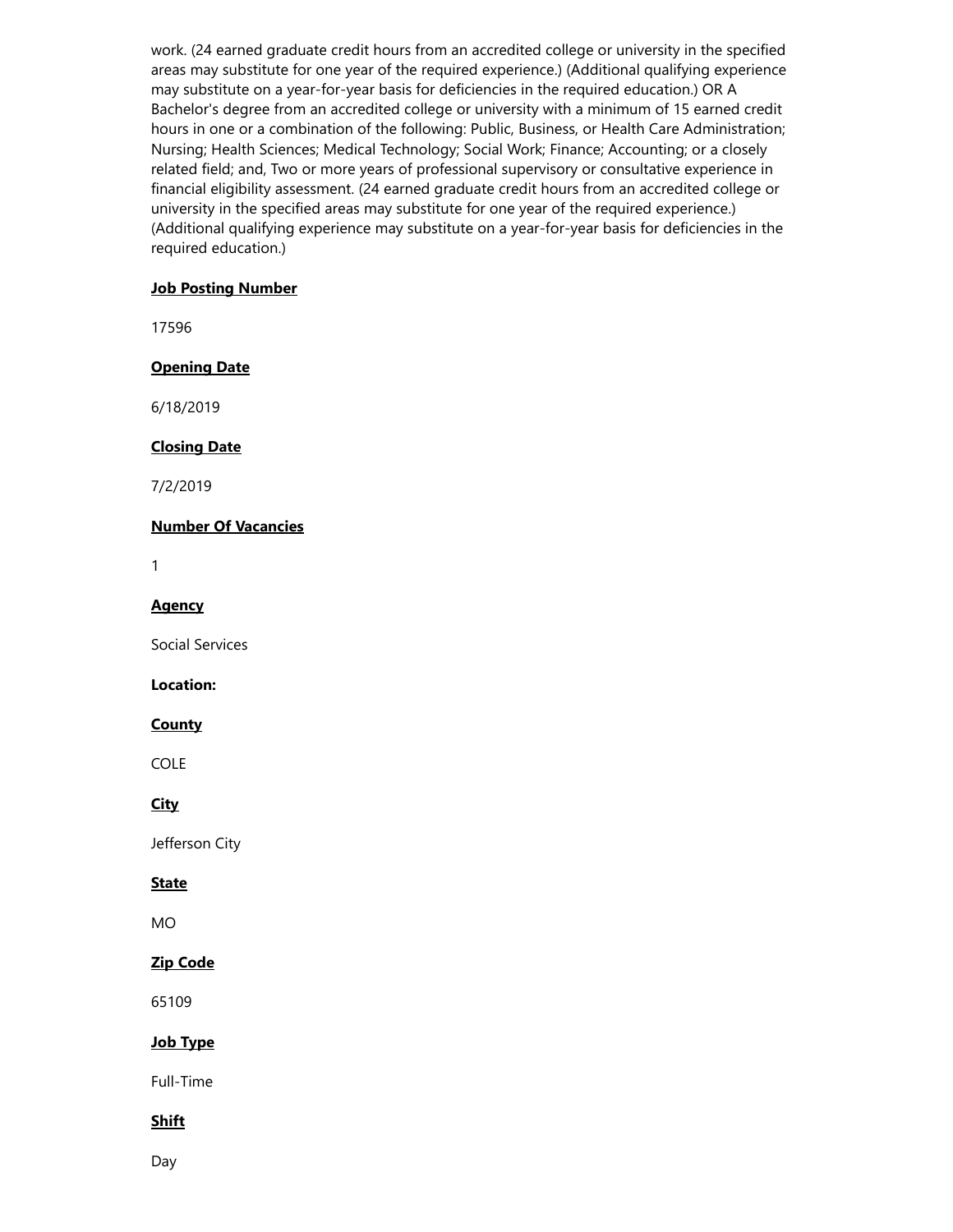#### Salary Range

\$37,624.08 - \$39,004.08 Annual

#### Job Posting Number

17596

**• Seniority level** 

Associate

Employment type

Full-time

Job function

Other

• Industries

Nonprofit Organization ManagementGovernment AdministrationHospital & Health Care

### State of Florida hiring MEDICAL/HEALTH CARE PROG ANALYST in Tallahassee, FL, US

SourceURL: [https://www.linkedin.com/jobs/view/68064849-medical-health-care-prog-analyst](https://www.linkedin.com/jobs/view/68064849-medical-health-care-prog-analyst-at-state-of-florida-1351166857)at-state-of-florida-1351166857

Requisition No: 62121

Agency: Agency for Health Care Administration

Working Title: 68064849 - MEDICAL/HEALTH CARE PROG ANALYST

Position Number: 68064849

Salary: \$1,574.93 / Bi-Weekly

Posting Closing Date: 07/03/2019

This is an exciting opportunity to help shape the quality of health care in Florida. The Agency for Health Care Administration (AHCA) is the State of Florida agency responsible for oversight of the Medicaid program. The Medicaid program provides low-income families and individuals with access to health care. If you have a desire to use your talent and skills at an organization that provides critical services to millions of individuals and families across the state, AHCA invites you to apply to become an essential member of our team. As one of Florida's leading state agencies, AHCA's diverse workforce community of more than 1,400 employees is proud of its efforts to serve the people of Florida.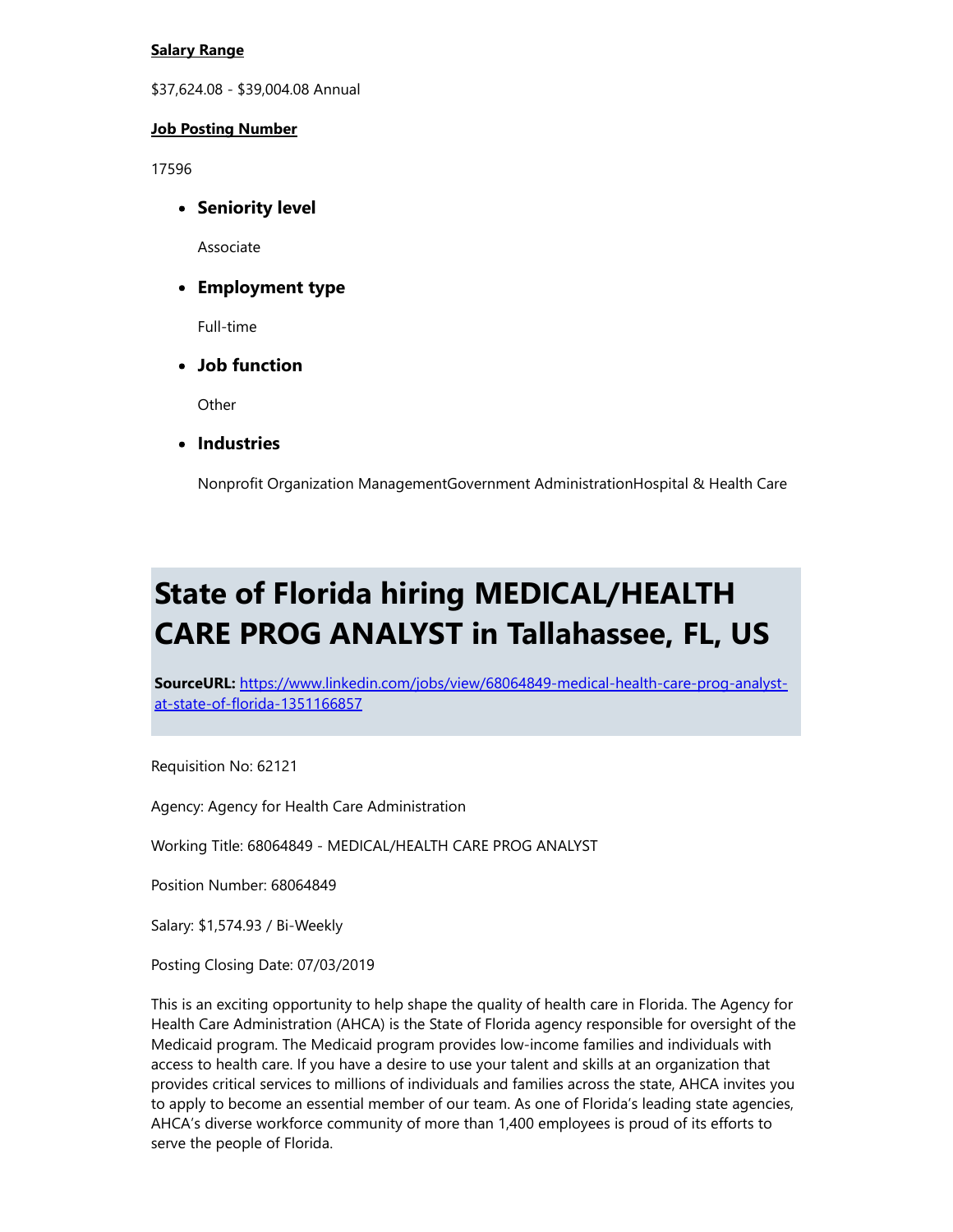We are seeking to hire a Medical Health Care Program Analyst who desires to work to enhance the delivery of health care services through the Florida Medicaid Program. This position requires a candidate who is creative, flexible, innovative, and who will thrive in a fast-paced, team based work environment.

This position is located in the Bureau of Medicaid Plan Management Operations (PMO). PMO is responsible for the primary oversight of Medicaid's managed care programs, with a focus on the Statewide Medicaid Managed Care (SMMC) program. The bureau's primary responsibility is ensuring that the managed care plans meet Medicaid contractual requirements, including the timely provision of medically needed services and provider payment for such services.

This position is responsible for analyzing, developing, implementing and monitoring managed care plan contract services. This work consists of conducting studies and evaluations, conducting work simplifications and measurement studies, providing technical assistance and developing operations and procedures to assist the Agency in operating more efficiently and effectively (which may include program analysis, management consulting, and examination development). This position serves as a Contract Manager and the lead point of contact for assigned Medicaid managed care plan contract(s).

The incumbent in this position maintains up-to-date knowledge concerning the Florida Medicaid program by researching and analyzing pertinent federal regulations, state statutes, administrative rules, Florida Medicaid State Plan, federal managed care waivers, and Medicaid policies. The incumbent remains informed about regulations of the Agency for Health Care Administration, managed care contracts, as well as Medicaid systems and technology, and Medicaid-related activities of the Agency. The incumbent maintains knowledge about Agency operating procedures and processes.

The incumbent conducts strategic program planning activities in order to promote access to care, improve the quality of care and increase the efficiency and cost-effectiveness of the Medicaid program related to the managed care programs and contracts.

The incumbent's Agency contract manager duties include, but may not be limited to, maintaining active Agency and state of Florida contract manager certification, adhering to established Agency procurement policies and procedures, participating in the competitive and non-competitive procurement and development of assigned contracts, overseeing the day-to-day administrative, programmatic, and financial operations of assigned contracts, maintaining appropriate and upto-date contract files, and serving as liaison with assigned contract vendor(s).

The incumbent plans, organizes and coordinates the program monitoring activities for Medicaid managed care plans, including oversight analysis to identify managed care plan compliance issues and problems. The incumbent provides guidance and counsel to Plan Management leadership and their staff by analyzing results and findings and developing compliance actions as prescribed in the managed care contract (e.g., corrective action plans, sanctions, liquidated damages, etc.) and completing follow-up investigation to ensure compliance with the managed care plan contract and Medicaid policies and procedures.

The incumbent conducts program training and provides technical assistance related to Medicaid managed care contracts, in order to ensure consistency in program operation and conformity with goals and objectives of the Agency and state and federal laws, rules, regulations and guidelines.

The incumbent leads and coordinates meetings within the Agency, between the Agency and other state agencies, with contacts from the assigned Medicaid contract(s), and with other organizations for the purpose of presenting and evaluating Medicaid programs and contracted Medicaid medical assistance services. The incumbent participates in meetings, conferences and workshops on federal and state health care related programs and managed care programs. The incumbent prepares and delivers speeches and presents programs to provider groups, provider associations, and other local, state and national associations and organizations. The incumbent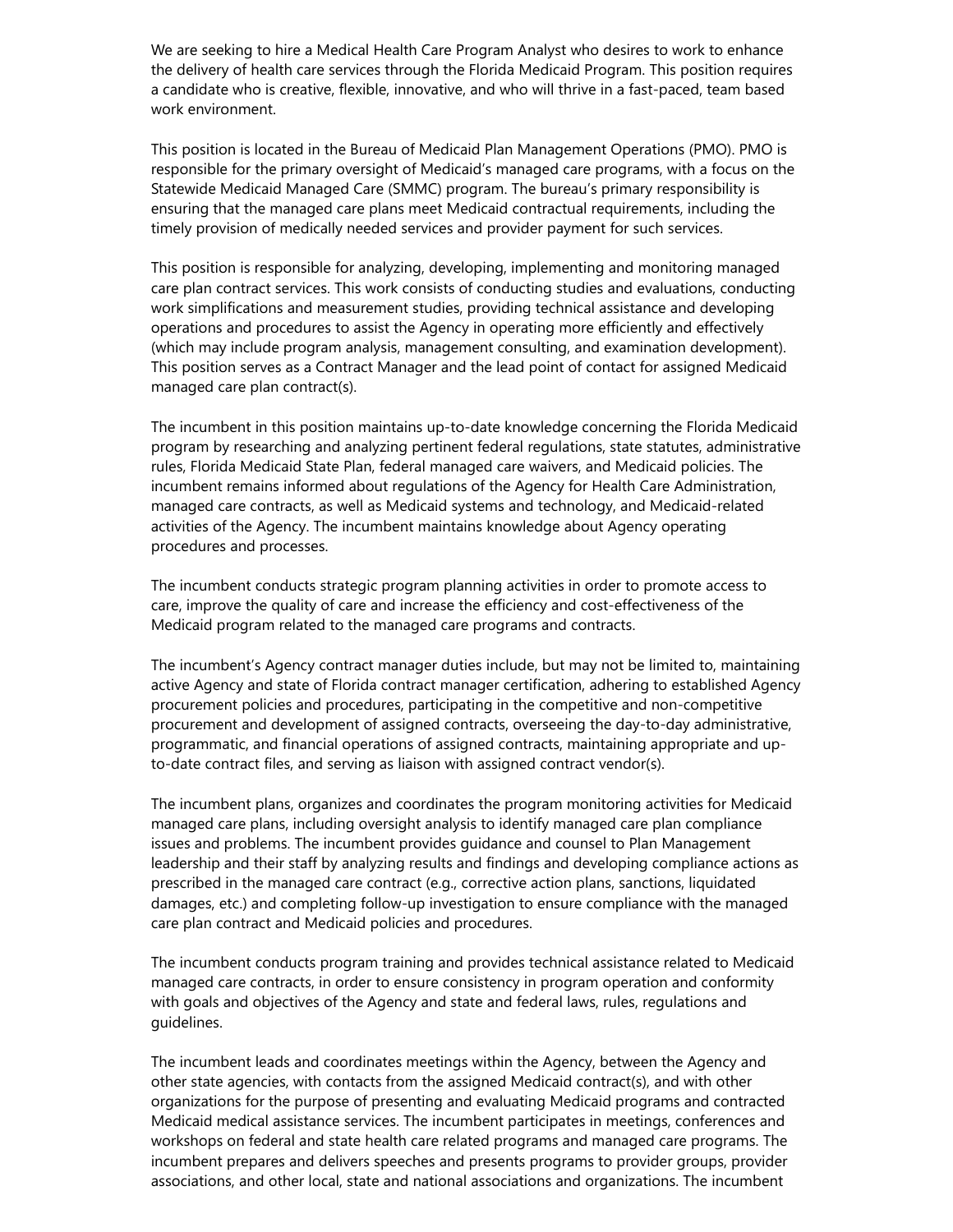represents Medicaid on health care related committees, task forces, and special projects as assigned.

The incumbent in this position may be required to analyze proposed state and federal legislation, rules, regulations and policies to determine the impact on Medicaid including: conducting bill analyses, analyzing federal and state legislation, drafting Legislative Budget Requests, drafting managed care legislation, developing presentation materials, and responding to Legislative requests for information. The incumbent assists in the completion of legislative reports as required.

#### AHCA Offers An Excellent Array Of Benefits, Including

- Health insurance
- Life insurance
- Dental, vision and supplemental insurance
- Retirement benefits
- Vacation and sick leave
- Paid holidays
- Opportunities for career advancement
- Tuition waiver for public college courses
- Training opportunities

This position may require travel.

For more information about the Bureau of Plan Management Operations, please visit our website at http://ahca.myflorida.com/Medicaid/index.shtml.

Join us at the Agency for Health Care Administration in fulfilling our mission to provide "Better Health Care for all Floridians".

#### Knowledge, Skills, And Abilities

- Knowledge of the Medicaid Program and Managed Care.
- Knowledge of the methods of data collection and analysis.
- Ability to develop tracking systems, maintain accurate information within tracking systems, and coordinate the gathering of information from various sources.
- Ability to organize data into logical formats for presentation in reports, documents and other written materials.
- Ability to conduct fact-finding research.
- Ability to work independently.
- Ability to understand and apply applicable rules, regulations, policies and procedures relating to plan management activities.
- Ability to plan, organize, coordinate and complete work assignments.
- Ability to communicate effectively.
- Ability to establish and maintain effective working relationships with others.
- Ability to work with Microsoft Suite; proficient in Microsoft Word, Excel, Outlook and Internet Explorer.
- Ability to travel with or without accommodations.

#### Minimum Qualification Requirements

- At least one (1) year of work experience in Medicaid.
- At least one (1) year of experience working with contract-related activities (e.g. monitoring receipt of deliverables, compliance, and provision of technical assistance)
- At least one (1) year of experience analyzing data.

#### Licensure, Certification, Or Registration Requirements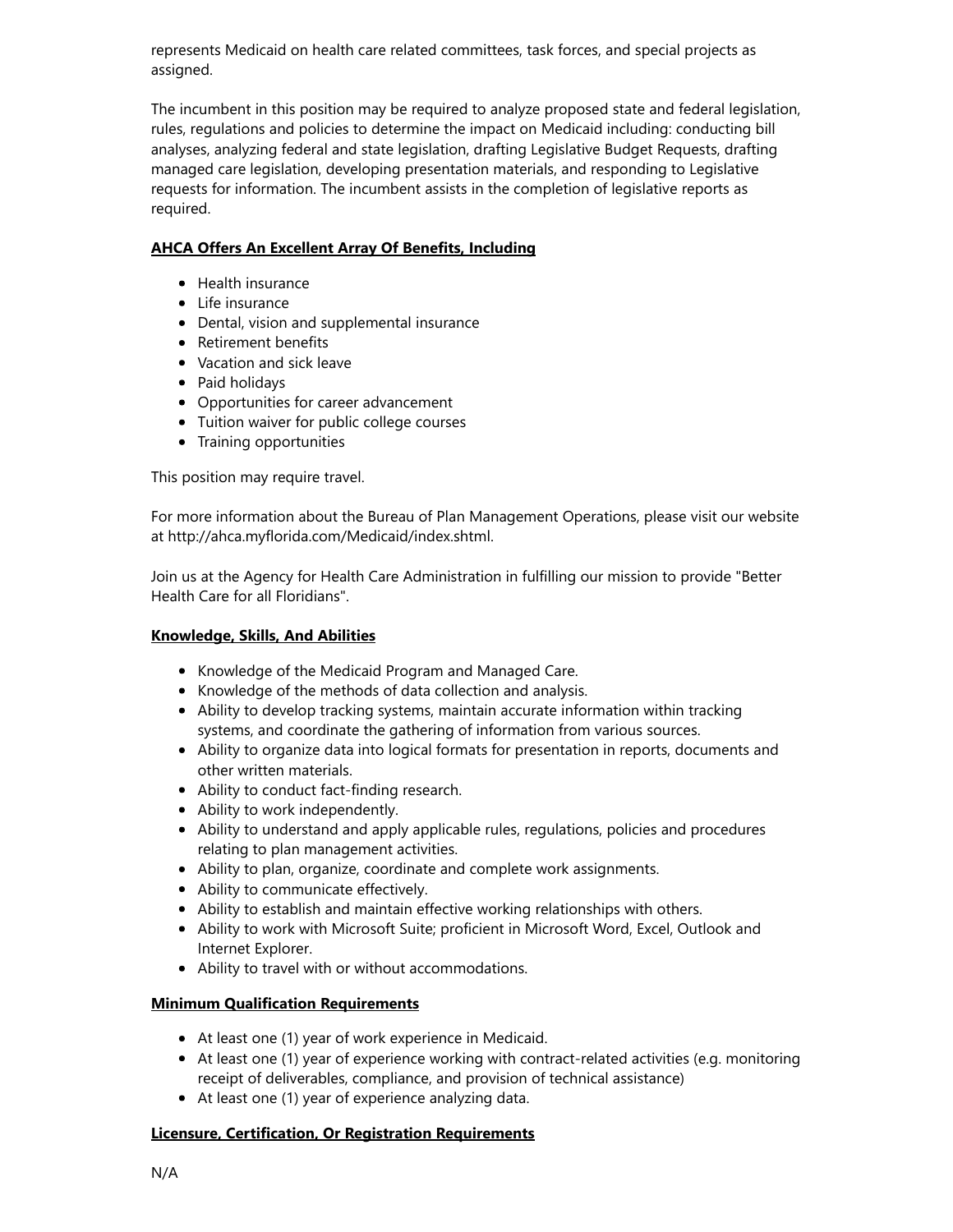#### CONTACT: SARAH M. JAMES 850-412-4032

The State of Florida is an Equal Opportunity Employer/Affirmative Action Employer, and does not tolerate discrimination or violence in the workplace.

Candidates requiring a reasonable accommodation, as defined by the Americans with Disabilities Act, must notify the agency hiring authority and/or People First Service Center (1-866-663-4735). Notification to the hiring authority must be made in advance to allow sufficient time to provide the accommodation.

The State of Florida supports a Drug-Free workplace. All employees are subject to reasonable suspicion drug testing in accordance with Section 112.0455, F.S., Drug-Free Workplace Act.

VETERANS' PREFERENCE. Pursuant to Chapter 295, Florida Statutes, candidates eligible for Veterans' Preference will receive preference in employment for Career Service vacancies and are encouraged to apply. Candidates claiming Veterans' Preference must attach supporting documentation with each submission that includes character of service (for example, DD Form 214 Member Copy #4) along with any other documentation as required by Rule 55A-7, Florida Administrative Code. Veterans' Preference documentation requirements are available by clicking here. All documentation is due by the close of the vacancy announcement.

### Medicaid / Managed Care Billing Coordinator in Lombard, IL, US

SourceURL: [https://www.linkedin.com/jobs/view/medicaid-managed-care-billing-coordinator](https://www.linkedin.com/jobs/view/medicaid-managed-care-billing-coordinator-at-jobs-%40-thejobnetwork-1351771473)at-jobs-%40-thejobnetwork-1351771473

Teamwork is what were all about at Lexington Health Care, working together to achieve positive patient outcomes. We realize that when you collaborate, great things are possible; for your patients, and for your career. Lexington proudly employs more than 2,500 employees allowing us to provide an immeasurable value to the communities we serve. So much of who we are comes from being an organization dedicated to the highest attainable quality of care available today. In an industry filled with rapid change and growth, our commitment to family values will never change. As a family owned organization, we have always maintained a unique perspective. Our reputation as a leading health care employer is unmatched. Come see for yourself why its so fulfilling to be a part of Lexington!

- The Medicaid/Managed Care Billing Coordinator is responsible for submitting and follow up on all Medicaid, Commercial, and third party payers as assigned
- Submits all claims for Medicaid, Commercial, and Managed Care and third party payers for the Lexington Health Network as assigned.
- Completes all rejections errors/edits at time of claim submission.
- Attends all Quad checks when requested.
- Researches and analyzes denial data; identifies, analyzes, and researches frequent root causes of denials and develops plans for resolution of denials
- Contact insurance carriers through website, email or telephone to resolve outstanding accounts
- Analyze and resolve moderately complex insurance denials including coding review to prevent errors within appeals process
- Prioritizes activities to work overturns in a timely manner to alleviate untimely filings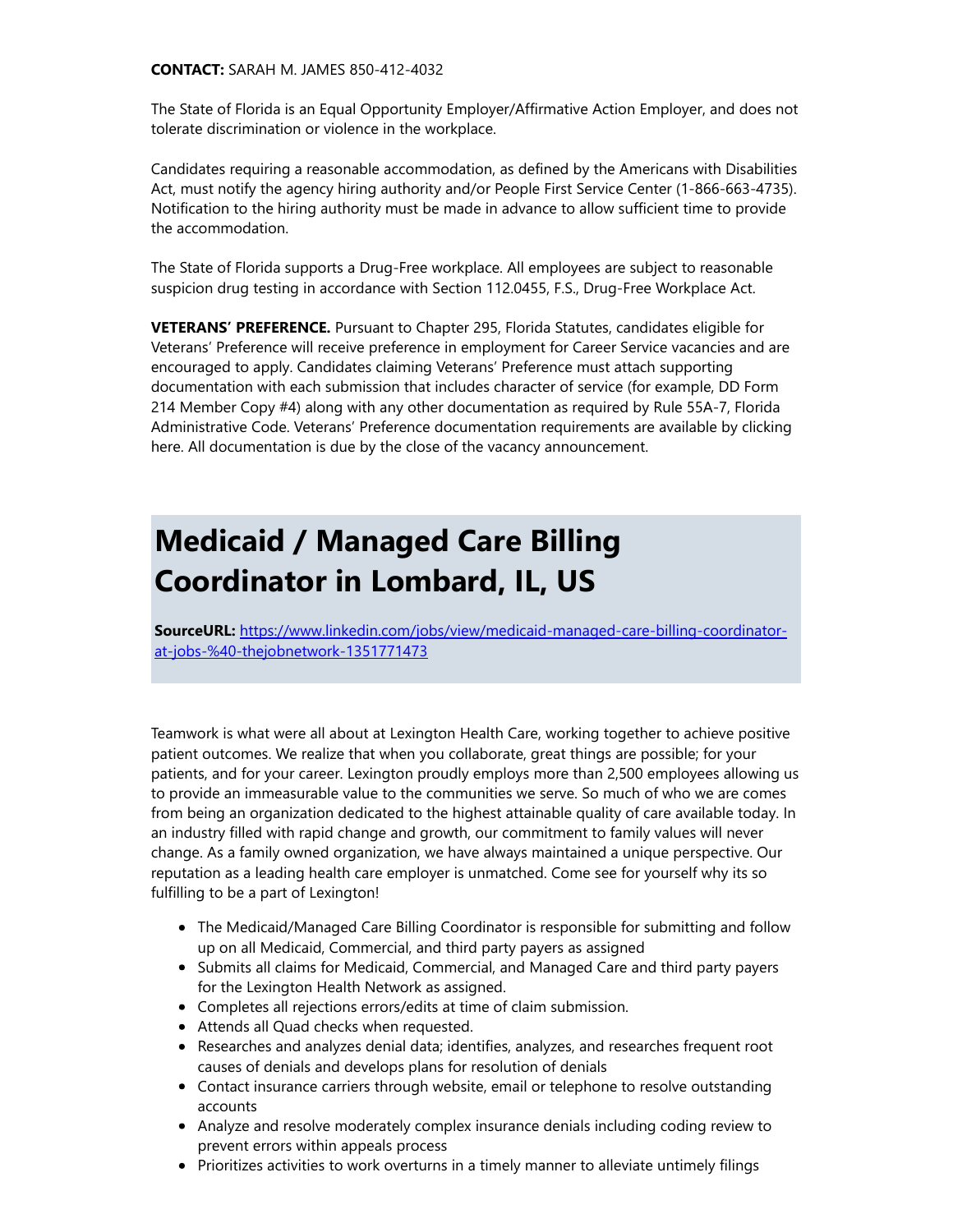- Uses reports that categorize denials to work to overturn denials
- Identifies and pursues opportunities for improvements in denial performance
- Manage correspondences and any ADR requests as defined within department workflow procedure to ensure timeless and accuracy of response; works with all outside vendors, medical records, and clinical reimbursement team for all clinical review and information pertaining to ADR
- Assist with all chart audits and maintain documentation
- Researches, responds, and documents insurer and patient correspondence/inquiry notes regarding coverage, benefits, and reimbursement on all insurance accounts
- Researches rejections included in EOBs for resolution and files appropriately
- Makes management aware of any issues or changes in the billing system, insurance carriers, and/or networks
- Maintain internal logs (Excel format)
- Other duties as assigned
- Assist with Month End Close Processes
- Maintain internal logs (Excel format)
- Other duties as assigned
- High school diploma or GED required
- At Least one-year experience in long-term care or hospital AR department.
- Experience and knowledge of Medicare, Medicaid, Managed care, and other third party payers
- Excellent communication skills and ability to effectively communicate with insurance carriers/staff/management and other agencies for completion of tasks and assignments.
- Ability to handle and prioritize work in a fast-paced environment.
- Ability to manage own schedule for accurate and timely completion of multiple tasks and assignments.
- Must be organized, detail oriented with problem solving and analytical skills.
- **Basic computer skills including Microsoft word, Excel, Outlook and web-based programs.**

#### Physical Requirements

- Must have the ability to sit, stand, walk, stoop and reach, and to use hands to manipulate the computer, writing, calculation or other instruments to carry out responsibilities of the position.
- Must be able to lift objects up to 20 pounds.
- Must have adequate vision to perform essential job functions.

We offer a professional work environment, growth and advancement, training, Competitive compensation and a benefits package including a comprehensive Medical, dental, and vision plan, voluntary benefits, Credit Union, 401(k) savings plan with company match, holiday pay and paid time off.

Lexington Health Network provides equal employment opportunities to all employees and applicants for employment and prohibits discrimination and harassment of any type without regard to race, color, religion, age, sex, national origin, disability status, genetics, protected veteran status, sexual orientation, gender identity or expression, or any other characteristic protected by federal, state or local laws.

iCIMS Requisition ID: 2019-4810

Street: 665 W. North Avenue

Work Schedule: Days PandoLogic. Keywords: Managed Care Coordinator, Location: Lombard, IL - 60148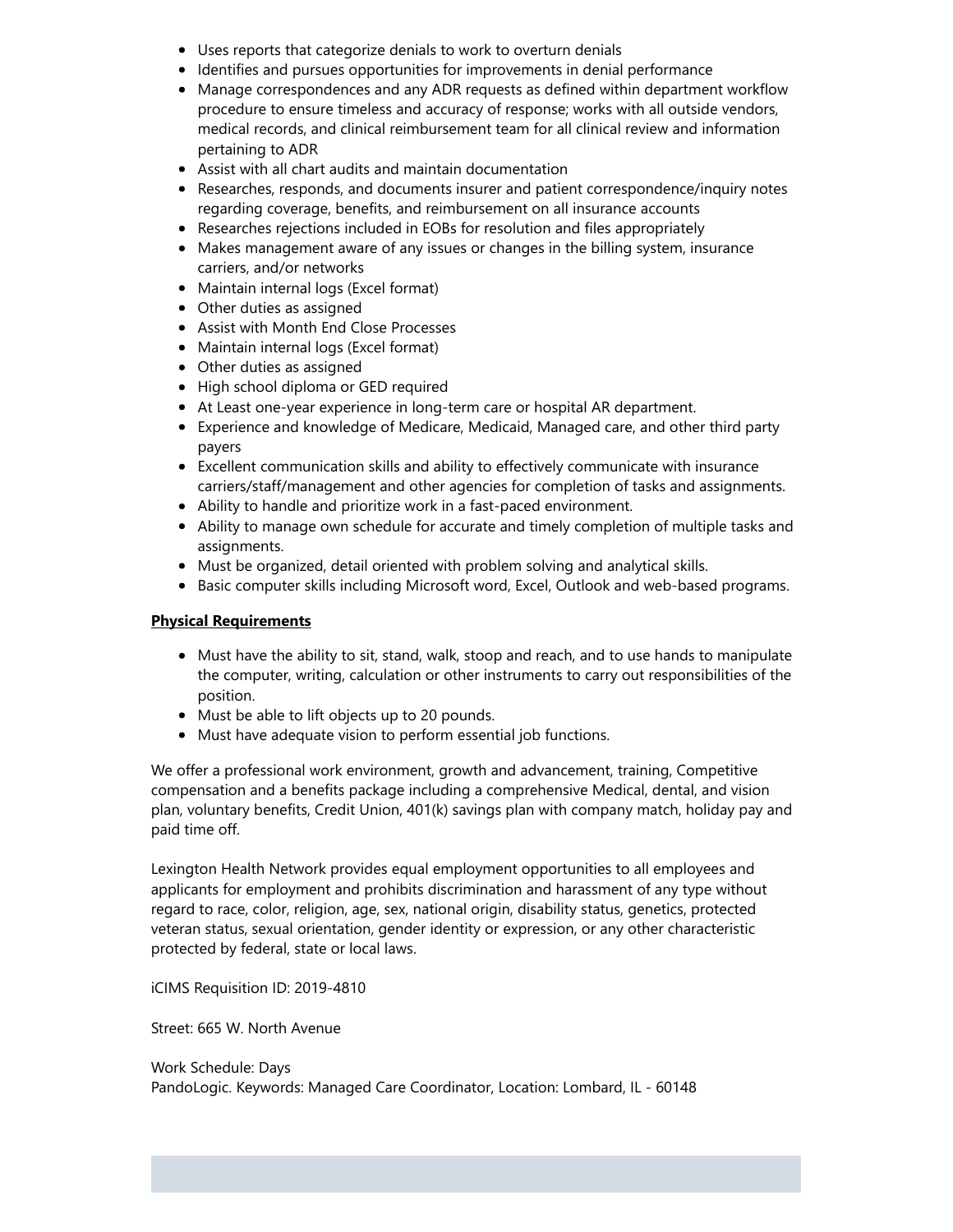### Market Medical Director, Vivida Health Plan in Alturas, FL, US

SourceURL: [https://www.linkedin.com/jobs/view/market-medical-director-vivida-health-plan](https://www.linkedin.com/jobs/view/market-medical-director-vivida-health-plan-at-jobs-%40-thejobnetwork-1351498354)at-jobs-%40-thejobnetwork-1351498354

#### Evolent Health is looking for the Health Plan Market Medical Director of Vivida Health Plan, a new Florida Medicaid provider sponsored network (PSN) health plan, who is committed to removing barriers to care and keeping Floridians healthy in Region 8.

Evolent Health has a bold mission to change the health of the nation by changing the way health care is delivered. Our pursuit of this mission is the driving force that brings us to work each day. We believe in embracing new ideas, challenging ourselves and failing forward. We respect and celebrate individual talents and team wins. We have fun while working hard and Evolenteers often make a difference in everything from scrubs to jeans.

We have been named one of Beckers 150 Great Places to Work in Healthcare in 2017, and one of the 50 Great Places to Work in 2017 by Washingtonian. If youre looking for a place where your work can be personally and professionally rewarding, dont just join a company with a mission. Join a mission with a company behind it.

#### **Overview**

The Market Medical Director (MMD) is a key member of the Vivida Health Plan Senior Leadership Team. The selected candidate will act as the clinical thought leader responsible for developing and executing strategies that both improves the quality of health care delivered to our members and improves cost and efficiency. The MMD will be directly responsible for managing an integrated clinical operation that includes utilization management, care management, population health, quality and pharmacy management. The MMD will be responsible for all the clinical operations, and for establishing and maintaining clinical and medical policies that conform to optimal clinical practice standards. As a collaborative member of a team of nurses, clinicians, physicians, pharmacists, quality improvement, and other health plan leaders, the Market Medical Director will have the opportunity to make a profound impact on the lives of our members.

As a Provider Sponsored Network (PSN) health plan, critical functions of the role include engaging the physician network, organizing physician-led clinical governance and culture, and providing medical direction on all provider network issues. The MMD will have responsibility for managing total cost of care using a collaborative, multi-disciplinary approach, including using value based payment programs aligning to provider network clinical activities and outcomes and managing operational aspects of all clinical programs.

The Health Plan leadership team, including the MMD, will have the added strength of working with the clinical, financial, analytics, and operational services of both Evolent Health and the primary provider PSN entity, Lee Health, to support the local health plan needs and functions. Evolent Health is the primary operating partner supporting almost all clinical and health plan operations for Vivida Health.

Vivida Health is the only Provider Sponsored Network (PSN) health plan in Floridas managed Medicaid Managed Medical Assistance (MMA) program in Region 8 that includes Charlotte, Collier, DeSoto, Glades, Hendry, Lee, and Sarasota counties. Vivida Health headquarters and main office is in Fort Myers, Florida.

#### Reporting Relationship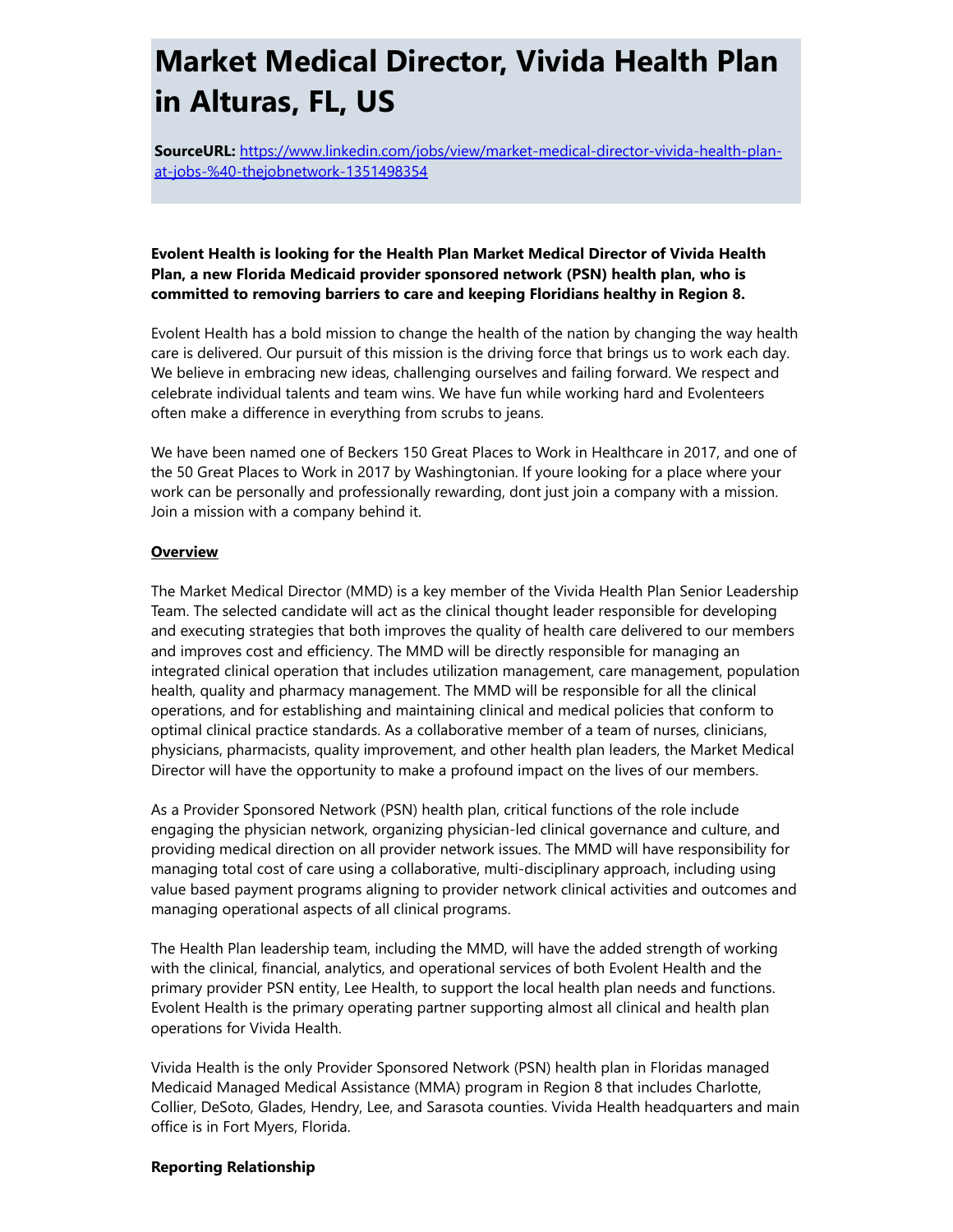The Health Plan Market Medical Director (MMD) will report directly to the Evolent Health Associate CMO but will set priorities and direction with the Lee Health VP Clinical Strategy and Population Health who is also the Vivida Health CMO. The Vivida Health Market Medical Director will be 100% dedicated to Vivida Health.

#### **Responsibilities**

Physician and provider relationship management

- Responsible leading change with physicians and other providers to improve the quality and efficiency of care in the network and integrate these providers into our clinical initiatives, including creating and maintaining a system that gives continuous feedback on these initiatives
- Visits network facilities on a regular basis, identifies key issues facing leaders and works collaboratively with leadership to accomplish mutually agreed upon goals
- Participates in the development of physician incentives, value based contracting arrangements, pay for performance and targeted network improvement programs
- Partners with Evolent Health analytics to provide meaningful and actionable information to physicians
- Lead and support activities related to communications, physician/provider engagement, and programming including outward facing membership growth and organizational visibility and success

Population Health collaborative care management leadership

- Provides clinical leadership and development for population health programs or functional areas within Medical Management
- Serves as a lead physician on the medical management team working closely with clinical and market leadership, in addition to providing direction for program development of the Medicaid line of business (LOB)
- Serves as the chairperson for the Physician Advisory Committee (PAC) and other physician-led committees
- Assists in assuring appropriate health care delivery for the assigned membership and managing the medical costs associated with the assigned population
- Promotion of managed care systems using evidence-based medicine to educate and facilitate best practices with care management staff and medical physicians/providers
- Participates in Physician/Practice Meetings

Utilization Management

- Responsible for executing and maintaining Evolent Healths benchmarked Utilization/Cost Management Program and relevant Clinical Quality Improvement Programs
- Participates as needed as part of Evolent Healths national UM Medical Director team to assure quality of care in all aspects of medical utilization and to assure that utilization is appropriate to meet the needs of the members and falls within recognized standards of efficiency
- Participate in the Appeals and Grievance process, as necessary, to assure timely and accurate responses to members
- Supports and leads, as needed, operational performance to develop and implement the health plans clinical guidelines and protocols that can be utilized through the quality improvement, utilization management, and case management processes to positively impact the delivery of care.
- Collaborates as needed with risk management, claim adjudication, pharmacy utilization management, catastrophic case review, outreach programs, HEDIS reporting, site visit review coordination, triage, provider orientation, and others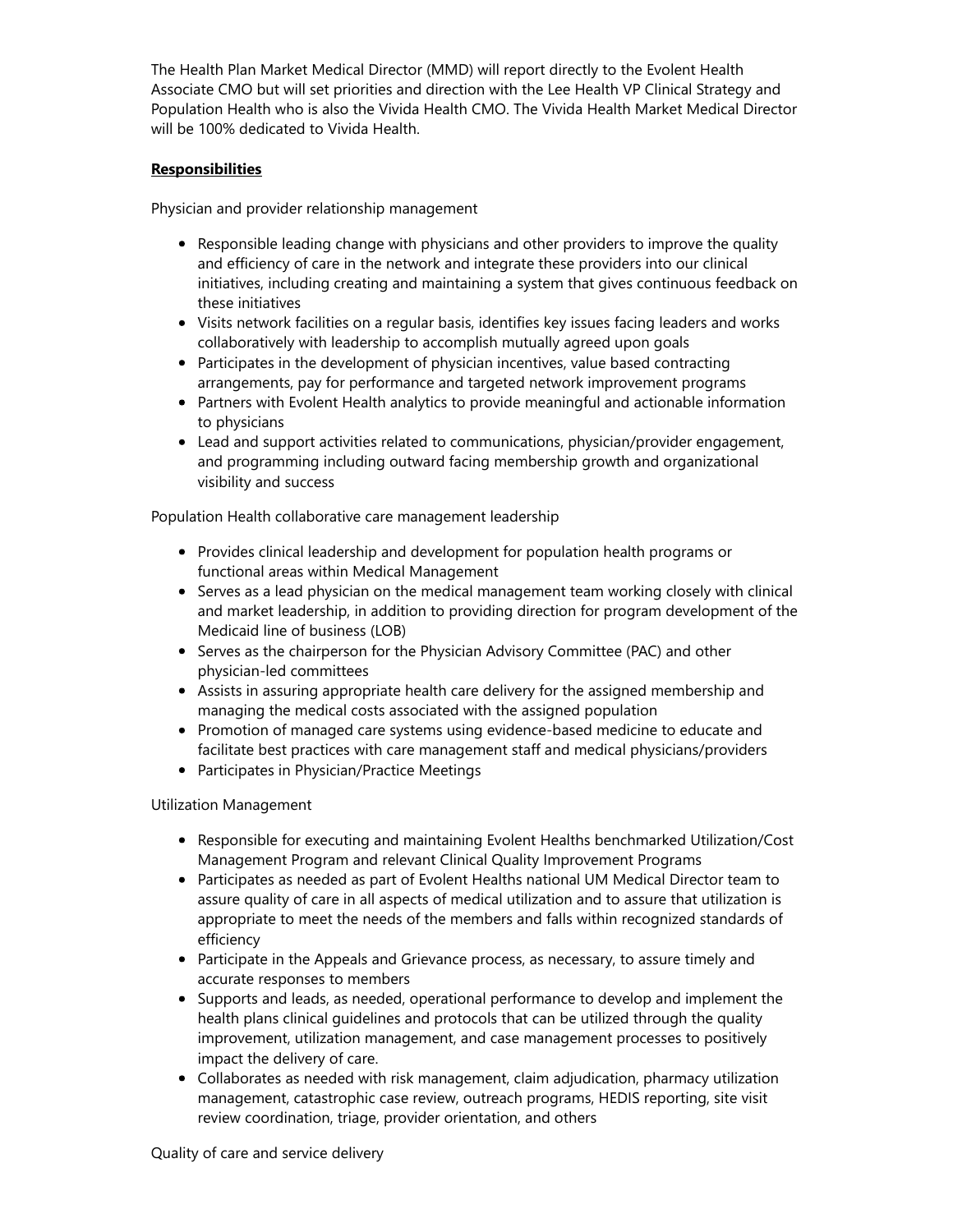- Provides guidance and interpretation on issues of medical appropriateness, benefit application as appropriate, level of care necessary to include out-of-network care
- Evaluates and ensures systems and processes to assist physicians/providers with adherence to evidence based protocols
- Assures compliance related to Federal (e.g., CMS), State (e.g., Insurance commission) and local rules and regulations
- Works closely with community provider leaders to ensure accurate understanding of the Companys mission and goals and quick response to any provider issues and questions regarding Company performance and progress
- Identifies and implements other strategies that insure quality care, access to care, and the financial success of the Company

#### Required

#### **Qualifications**

- Graduate of an accredited medical school. M.D. or D.O.
- Active physician license without any restrictions
- 3-5 years of clinical practice in a primary care setting preferred and progressively responsible medical administrative experience
- Board certification in ABMS recognized specialty
- 3-5 years of managed care or population health experience

#### Preferred

- Proven ability in medical leadership position possessing clinical credibility with peers and the ability to be a team player and team builder
- MBA or a Master's Degree in healthcare or other related fields of study
- Experience with population health management strategies and implementation
- Excellent interpersonal, verbal, and written communication skills
- Ability to navigate in a corporate matrix environment

#### Evolent Health is an Equal Opportunity/Affirmative Action Employer

PandoLogic. Keywords: Medical Director, Location: Alturas, FL - 33820

### VP, Medicaid Chief Medical Officer in Atlanta, GA, US

SourceURL: [https://www.linkedin.com/jobs/view/vp-medicaid-chief-medical-officer-at-jobs-](https://www.linkedin.com/jobs/view/vp-medicaid-chief-medical-officer-at-jobs-%40-thejobnetwork-1351743212) %40-thejobnetwork-1351743212

### VP, Medicaid Chief Medical Officer

#### Atlanta, GA, US

#### Be among the first 25 applicants

[Apply on company website](https://www.linkedin.com/jobs/view/externalApply/1351743212%3Furl%3Dhttp://capitalmarkets.thejobnetwork.com/Job%3Fdata%3Dtn1heA77KstIfmIexP3z4cYTSqyXPQ7zkRmT%252fzqh52yIC9DcDOWAag%253d%253d%26urlHash%3DRifg%26trk%3Dguest_job_details_apply_link_offsite) Req ID: 60448BR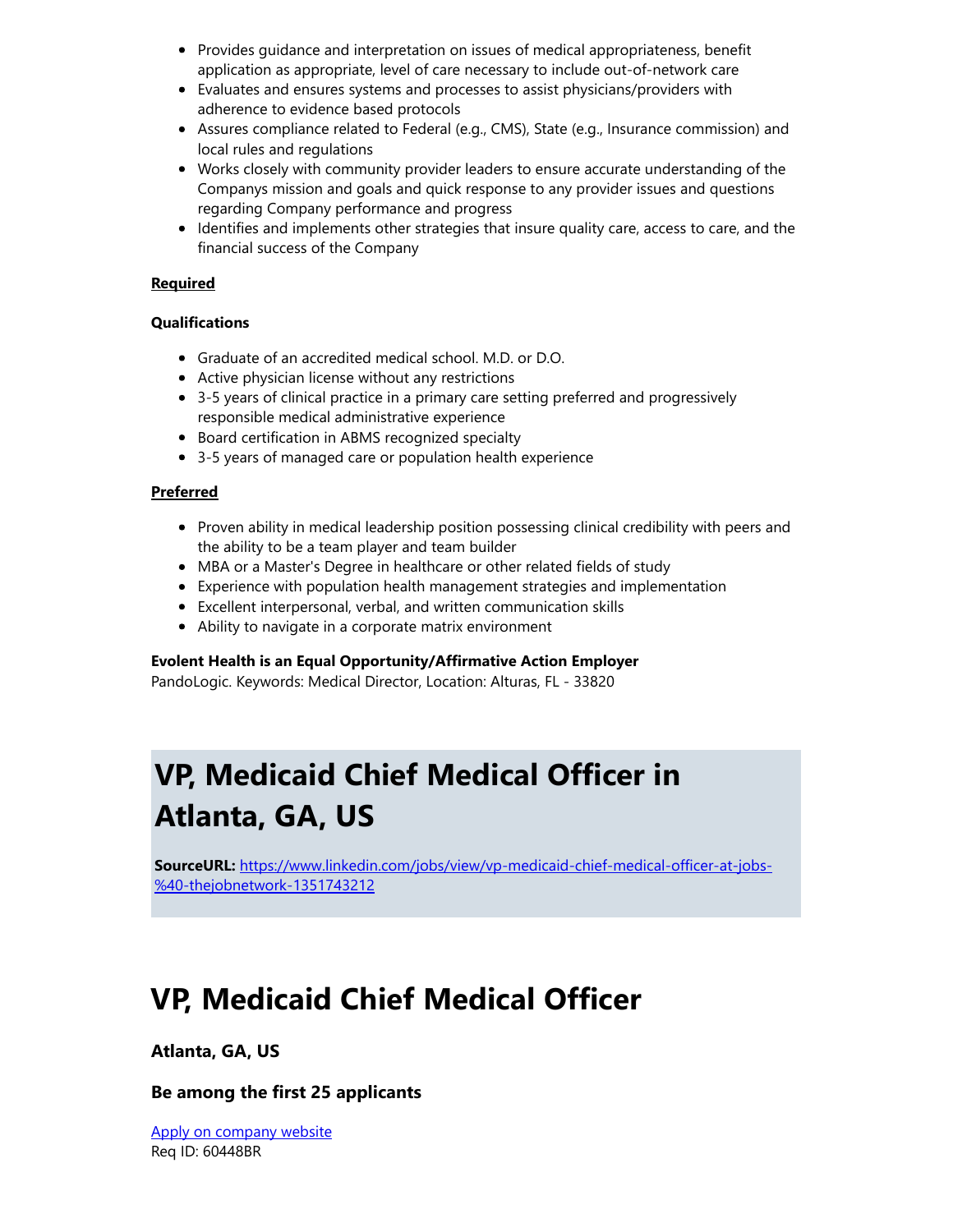#### **Job Description**

Aetna's Medicaid Chief Medical Officer (CMO) plays a strategic lead role, with a balance of internal and external-facing activities that support a shift to a higher-touch, patient-centric focus. In collaboration with various Medicaid leaders in personalized health, health care quality and equity and across all the State Medicaid health plans, the Medicaid CMO will develop, implement, support, and promote population health strategies, tactics, policies, and programs that drive the delivery of high value healthcare to establish a sustainable competitive business advantage for Aetna Medicaid. These strategies, policies, and programs are comprised of care management, utilization management, quality improvement, network management as well as clinical coverage protocol.

#### Fundamental Components Included But Are Not Limited To

The Medicaid CMO will develop a clear and compelling vision and strategy and ensure enterprise strategies are aligned with emerging customer and market needs. S/He will identify critical goals and success factors for the Medicaid business and help guide the Aetna Medicaid clinical strategy in order to improve health at a lower cost. S/He has a proven ability to leverage understanding of the emerging health care environment to create the platform for change and to meet demands for evolving health management solutions.

The Medicaid CMO oversees Medicaid medical management and clinical strategy for all health plans owned and administered by Aetna Medicaid. Works with Medicaid teams and Enterprise partners to support profitable growth of health plan markets and build strategies to support the needs of members on their health journey.

Responsible for Aetna Medicaid medical policies that ensure the appropriate and most costeffective medical care is received and responsible to lead the medical management staff responsible for recommending changes and enhancements to current managed care, review guidelines, and clinical criteria based on extensive knowledge of health care delivery systems, utilization methods, reimbursement methods, and treatment protocols.

Uses expertise in Case Management and Disease Management to collaborate with all stakeholders both at the shared services and State health plan levels, understanding the guidelines/basics (how to access), the requirements, opportunities to shape the scope of the Medical roles within Aetna Medicaid. Have oversight of the design, development and deployment of Care Models across all Aetna Medicaid and products. Acts as a subject matter expert to fellow team members in clinical design of Care Model programs and ability to shape specialized care planning strategies for medically complex patients to improve care outcomes.

Ability to analyze data (e.g., medical cost trends) and articulate trend and solutions to internal and external stakeholders. Ability to consult with Aetna Medicaid Medical staff to manage complex cases and client relationships with plan sponsors. Derive insights from analytics to provide better care and deliver services more efficiently. Provide medical consultation to analytics and technology-based teams to steer effectiveness of analytics applications and platforms.

Have an end-to-end Aetna Medicaid Market Understanding with strong business acumen. Understands and is proficient articulating products, financial impacts and market demands. Consultant and supplier of actionable information. Expertise in market/state DOL regulations delivering HEDIS/STARS consultation. Thought leader and is an externally facing brand ambassador; inform and influence all constituents (e.g. providers, broker/consultants, employers, state and federal government regulators). Collaborate with and provide strategic clinical direction to Care Management, Utilization Management, Network and Provider Relations to support the effective execution of medical services programs by the clinical teams that are provider and member facing.

Builds and fosters the relationships and partners with the external community, enterprise CMO and segments to engage providers in a pro-active approach to population health. Using data